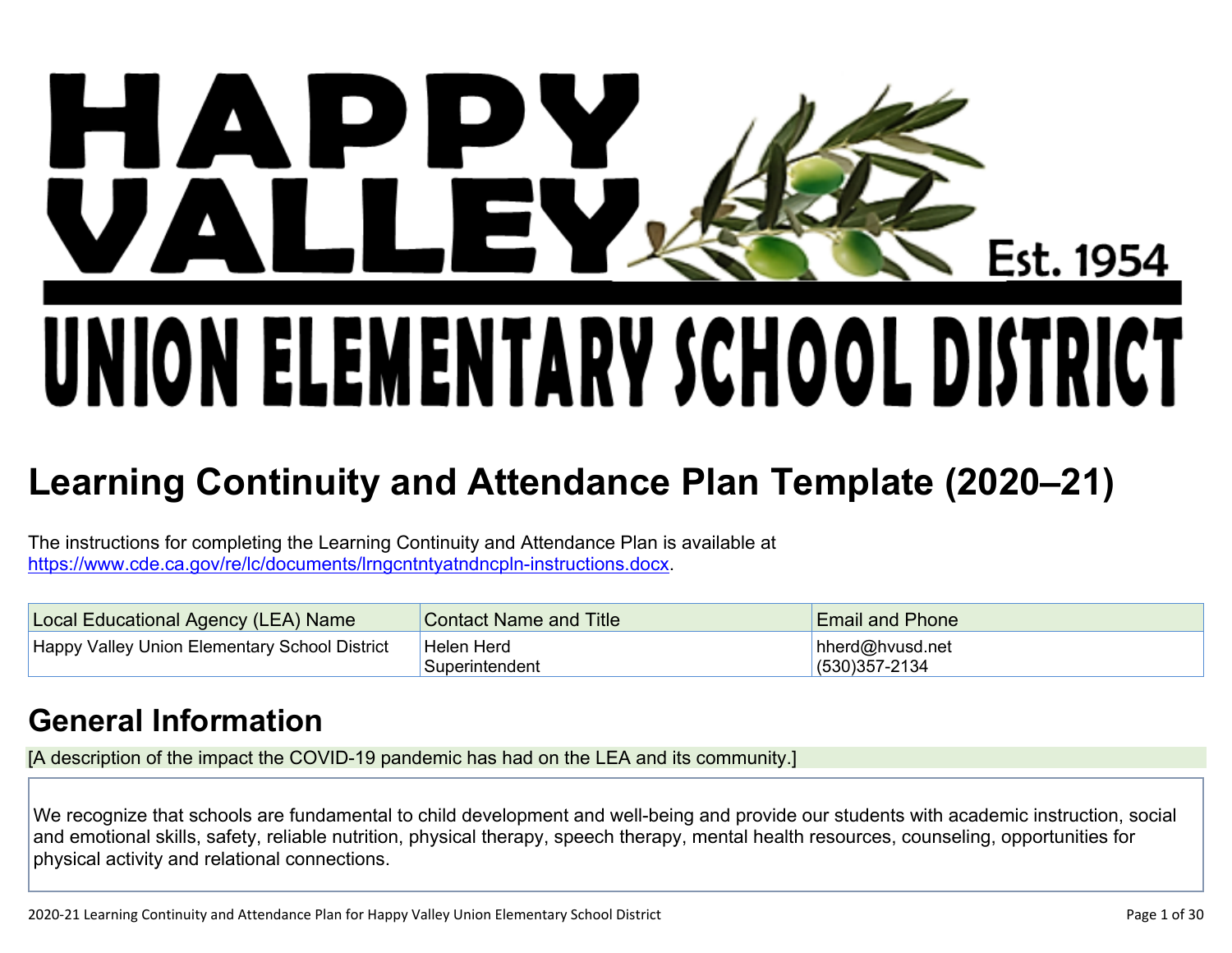The COVID 19 pandemic has had a significant impact on our district, the community and our children's development. It has altered the way we provide services and support for our students and families. Our staff has worked tirelessly, this summer, to put new protocols, policies, and guidance in place to ensure the safety and health of our students, staff, and families. Most families have expressed interest in returning to in-person learning while a few have requested an Independent Study option be put in place.

As students and staff return to school, they will put new practices in place for learning, moving around the facilities, and interacting with one another. Face masks, implementing social distancing protocols, staggering schedules, providing additional cleaning, modeling hygiene practices, addressing learning loss, implementing distance learning and in-person learning, implementing Home School/Independent Study program, cohorting meals, protocols for communicating to parents and students, distributing technology, temperature checks, postponing assemblies and sports, providing professional development in technology and social emotional learning, changing the way we serve meals, appointing a COVID 19 Liaison to the Health Department, and creating new desk arrangements are some of the things that have been implemented.

Finally, we have provided our staff and families with a Reopening Plan and multiple instructional models for accessing learning. We have had multiple stakeholder engagement meetings to seek feedback from our staff and parents for reopening school this fall. During the summer, the Principal held meetings with staff and parents to address any needs or concerns they had and provided updates from the County Health Department Guidance. The Superintendent met weekly with her maintenance supervisor, principal, CBO, and district office personnel to identify needs, successes, and challenges as the pandemic progressed. This plan will address some of the items that have been impacted as a result of the pandemic.

As always, it is our goal to provide a safe and engaging learning experience for all of our students.

## **Stakeholder Engagement**

[A description of the efforts made to solicit stakeholder feedback.]

Surveys or in-person meetings were conducted in an attempt to engage all stakeholders to seek feedback regarding the reopening of our school(s). The Learning Continuity and Attendance Plan was also presented at the School Site Council meetings (scheduled for early September). School Site Council meetings were held in-person with a virtual option provided. Social distancing and mask protocols were in place for the in-person meetings, and virtual participants could access the meeting on their cell phone or other device. Upon request, a Chromebook and wifi access were provided for meeting participants not having these resources.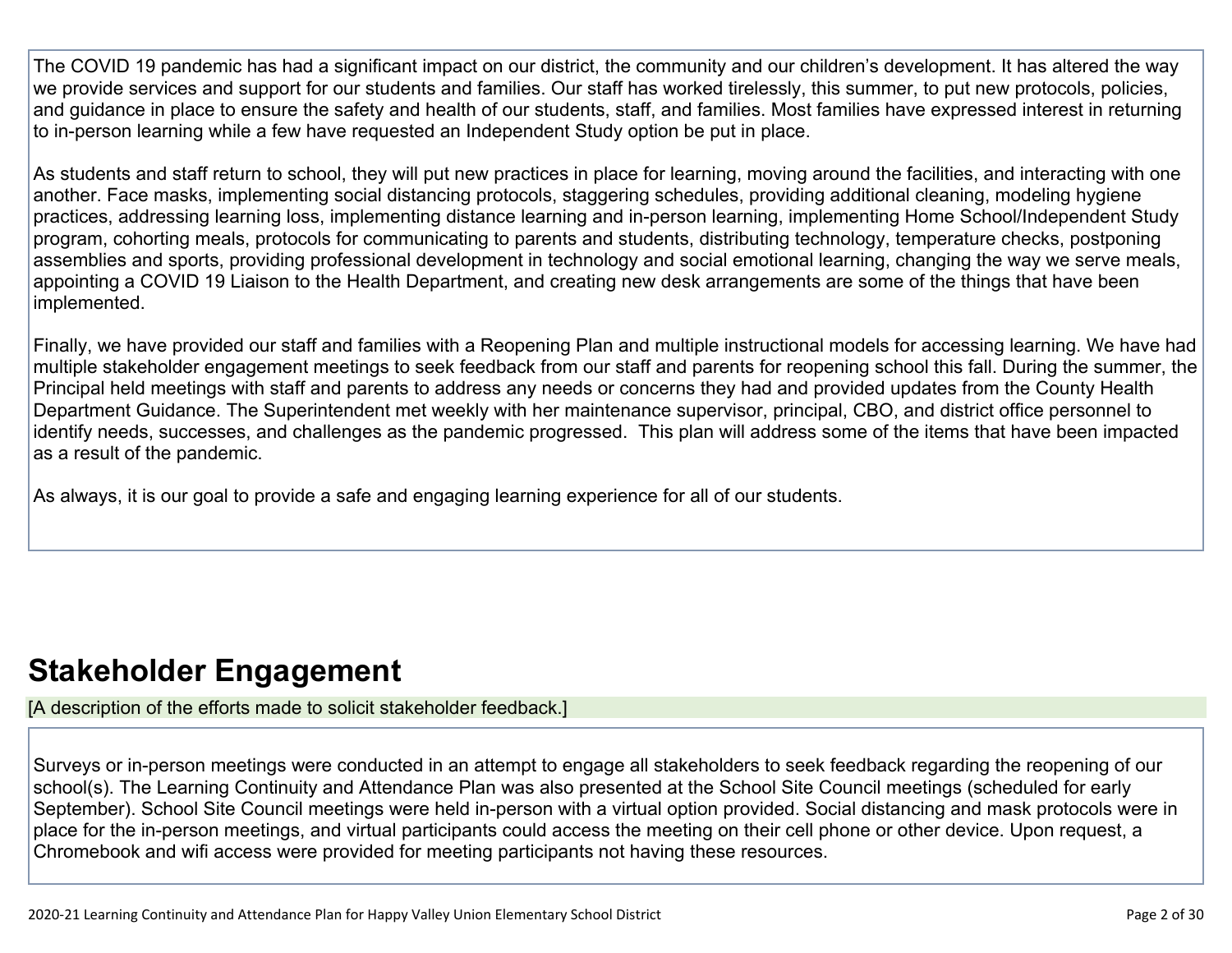Multiple opportunities were provided to the community, families, and staff to provide feedback for our plan. We used the following to communicate with our families: conversations, flyers, virtual meetings, email, phone calls, Remind App, Board Meetings, texts, and school website. Our EL Liaison is available to support families whose primary language is not English. Social distancing and mask requirements were implemented for those parents and community members that wanted to meet face-to-face to provide feedback on the plan. Upon request, students, families, educators, and other stakeholders that did not have access to the internet were provided with a Chromebook and wifi access to attend the virtual meeting and to eliminate barriers for our most at-risk families. Additionally, we provided free internet access in our parking lot so that stakeholders could join meeting(s) from their cars.

The School Site Council (Classified, Certificated, Administration, Parents/Community Members) meeting was held in September to solicit feedback from all stakeholder groups on the draft plan.

Surveys, virtual meetings, staff meetings, one-on-one meetings, board meetings, a School Site Council meeting and general input meetings were held to solicit feedback from all stakeholders (parents, students, bargaining units, teachers, other school personnel, administration, principal, and community members).

DELAC/ELAC: Our English Learner parents are encouraged to provide feedback through surveys, Site Council meetings, board meetings and one on one meetings with staff and administration. We do not have an ELAC or DELAC in place as we do not have enough English Learners to support this committee.

The draft plan was posted to the website and families were encouraged to provide feedback. The draft plan was shared via google drive with all staff members, both classified and certificated, who were encouraged to provide feedback. Information on how to attend School Board Meetings was provided in advance of every meeting on the posted agenda at the district and on the website. The public was encouraged to attend in person or via Zoom and provide feedback on the plan. There were multiple opportunities for public comment during the meeting. The Board President introduced the allotted period of time for Public comments, organized the comments, and indicated who would be speaking next. Additionally, staff assisted families that needed extra support to access online surveys and meeting agendas with links. Upon request, translators were provided to families/students that needed this extra support.

Stakeholder feedback was analyzed by the staff to identify areas of concerns, areas of strength, and new ideas were taken into consideration when editing the draft plan to its final version.

[A description of the options provided for remote participation in public meetings and public hearings.]

The agenda and Zoom meeting links were posted 72 hours in advance of the meeting to provide for remote participation, per Ed Code requirements. Upon request, Chromebooks and wifi access were provided to stakeholders that did not have these items. The public was directed to speak up during the public hearing designated time.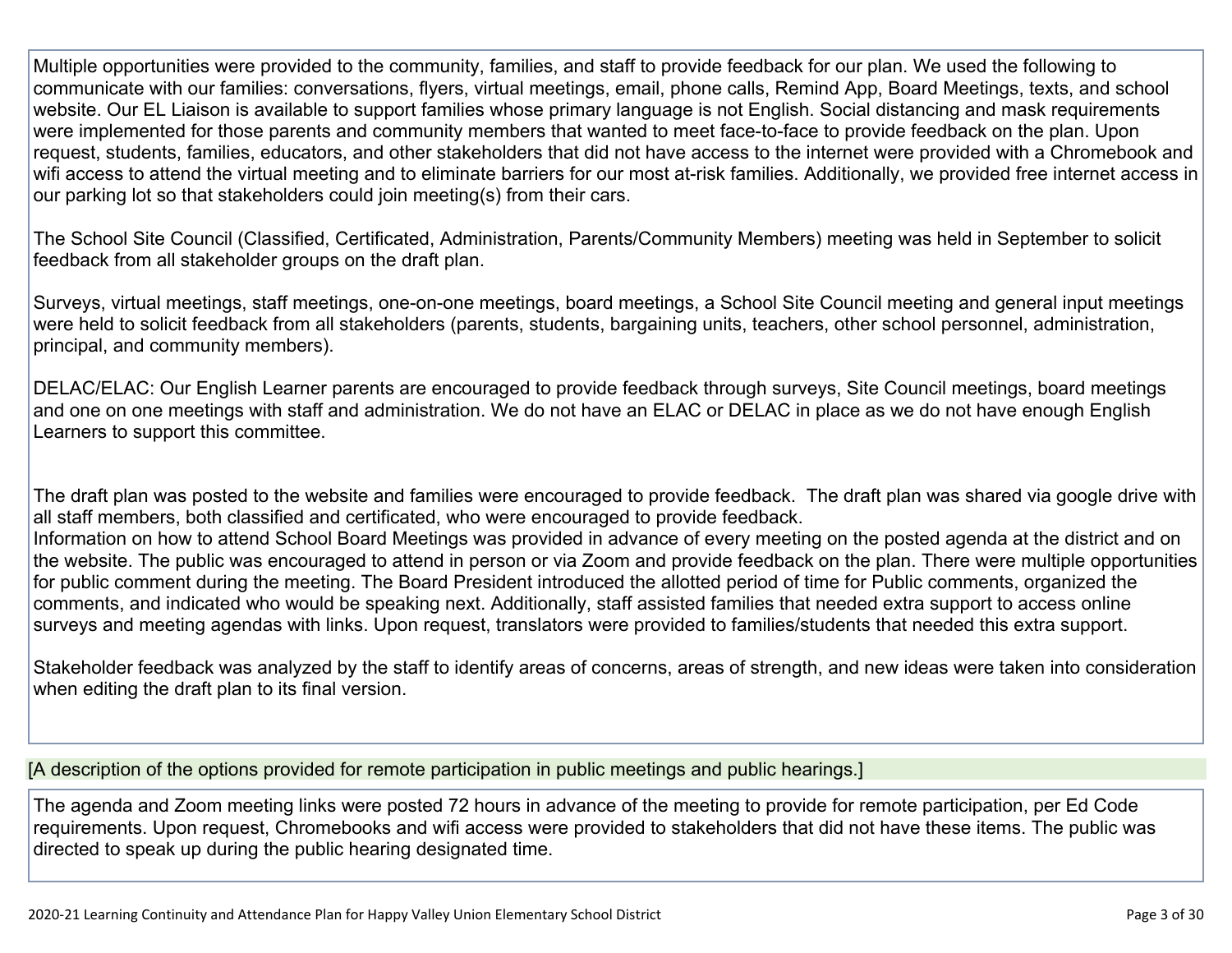All stakeholders were provided an opportunity to discuss strengths, needs, barriers, accommodations and concerns for the plan and the 2020-2021 school year.

#### [A summary of the feedback provided by specific stakeholder groups.]

Parents/Community: A majority of the parents have requested that we provide in-person instruction 5 days a week with social distancing and hygiene protocols in place. Some have indicated a need for their students to participate in remote learning or a hybrid model.

Teachers/Support Staff and Union Representatives: Sick leave, Family Medical Leave, safety protocols, and COVID exposure protocols were discussed at great length. Other items that were discussed were: The need to provide adequate PPE, identify essential standards, provide professional development in identified areas of need, provide technology and technology training, cleaning schedules, additional cleaning stations, thermometers, water bottles, individual supplies for students so they don't have to share, playground and recess protocols, protocols for isolating students/staff with severe COVID symptoms, support for truancy, staggering schedules, implement minimum days when needed, distribution of Chromebooks to students, changing Back to School Night format, and training parents on how to use technology, access the online adopted curriculum.

School Site Council Members: The members wanted in-person learning as much as possible. They wanted updates on the latest protocols and processes to provide a quality education for students.

Students: Requested in-person learning, sports and electives.

#### [A description of the aspects of the Learning Continuity and Attendance Plan that were influenced by specific stakeholder input.]

Stakeholders indicated that they wanted school to return as normal as possible. An Independent Study Program has been developed to accommodate those parents and students who were not comfortable returning to the classroom on a full time basis. The staff requested more PPE, improved technology, and training on virtual platforms and schoolwide protocols. Support for truancy was also an expressed concern. Water bottles were purchased for every student in the district. Additional Chromebooks were purchased so that all students in the district could be issued a Chromebook thus making us 1:1 in kindergarten through eighth grade. Additional supplies were purchased so that students would not be sharing materials in class. Fourth through eighth grade students were given a sling backpack to keep their supplies in. TK through third grade were given pencil boxes to keep their supplies in. Hand sanitizing stations were installed in each classroom and portable hand sanitizing stations were distributed around high traffic areas on all campuses.. Frequent handwashing was implemented and lessons in hygiene were provided by staff. Egress and ingress areas were established for different grade levels, for students who ride the bus, and for students who are dropped off by a family member or guardian. All students, staff, parents, volunteers, etc. entering campus must have their temperature taken before entering the buildings. Volunteers are still welcome in the Happy Valley District but must fill out a wellness check and have their temperature taken daily when volunteering in the classroom. All volunteers must be approved by the site administrator before entering campus. Delivery personnel are required to enter with a mask and exit in a timely manner. Students and bus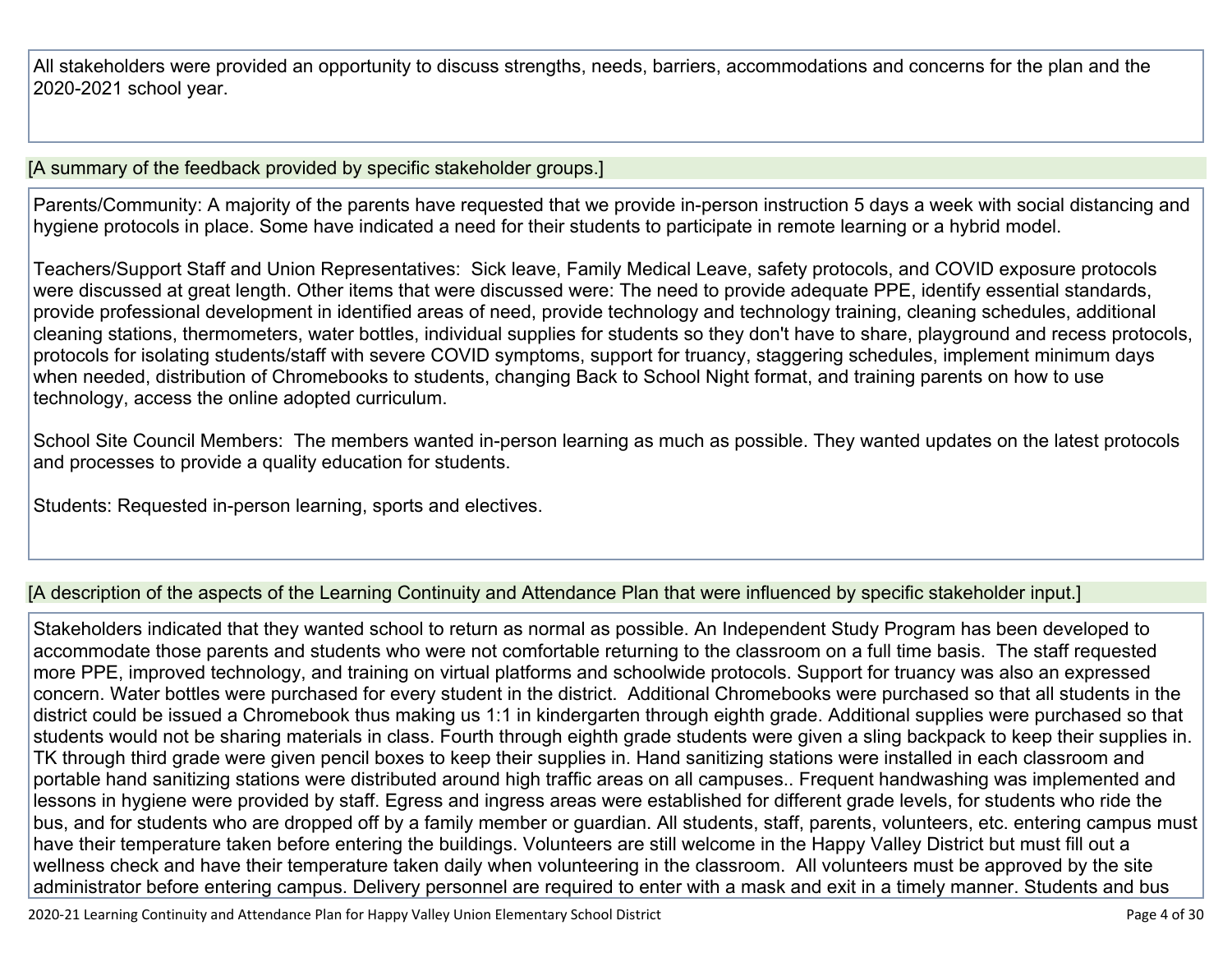drivers wear masks and/or shields while being transported. While waiting for the bus, parents and students are encouraged to wear masks. Students will have their temperatures taken on the bus each morning. Lunch schedules and recess schedules have been staggered to limit cohorts mingling with each other.

## **Continuity of Learning**

### **In-Person Instructional Offerings**

[A description of the actions the LEA will take to offer classroom-based instruction whenever possible, particularly for students who have experienced significant learning loss due to school closures in the 2019–2020 school year or are at a greater risk of experiencing learning loss due to future school closures.]

As mentioned by the American Pediatrics Association, it is critical that we balance the risks of COVID-19 in children, which appear to be minimal, with the harms of school closure which negatively impacts their academic achievement, as well as physical and mental health. It should be recognized that it will not be possible to remove all risk of infection and disease now that SARS-CoV-2 is well established in many communities. We also recognize the mitigation of risk, while easing restrictions, will be needed for the foreseeable future.

As such, it is our strong desire to offer classroom-based instruction whenever possible. We will open school with in-person instruction while implementing personal health and safety in school facilities and vehicles through teaching, practicing, and using the following practices: proper hygiene, social distancing, cohorting of student groups, protective equipment, cleaning and disinfecting, working with employees to provide necessary training and accommodations, and communicating with students, parents, employees, health officials, and the community. The goal of this plan is to provide ongoing rich and robust standards-based instruction while maintaining instructional delivery that furthers student academic success, as well as to advance learning by progressing through the state standards.

We plan to offer in-person school 5 days a week with all students in attendance while implementing social distancing, hygiene practices, and requiring students to wear protective masks/shields in grades 3-8 and recommending that students in grade k-2 wear masks. The District has purchased masks, face shields, hats with full face shields, and plexiglass dividers for student and staff to use while at school. Additionally, students are required to wear masks during drop-off, dismissal, after school program, anytime they may need to interact with peers from other cohorts, and while riding the bus.

Independent Study opportunities are available for students whose parents choose not to send their children for in-person instruction. Teachers have been identified to manage the paperwork and to meet with the families. Teachers are expected to prepare remote learning work each week. If our school is required to close due to exceeding the percentage of affected staff/schools in the district or an infected staff member or student, we will immediately migrate to a remote learning model for all students.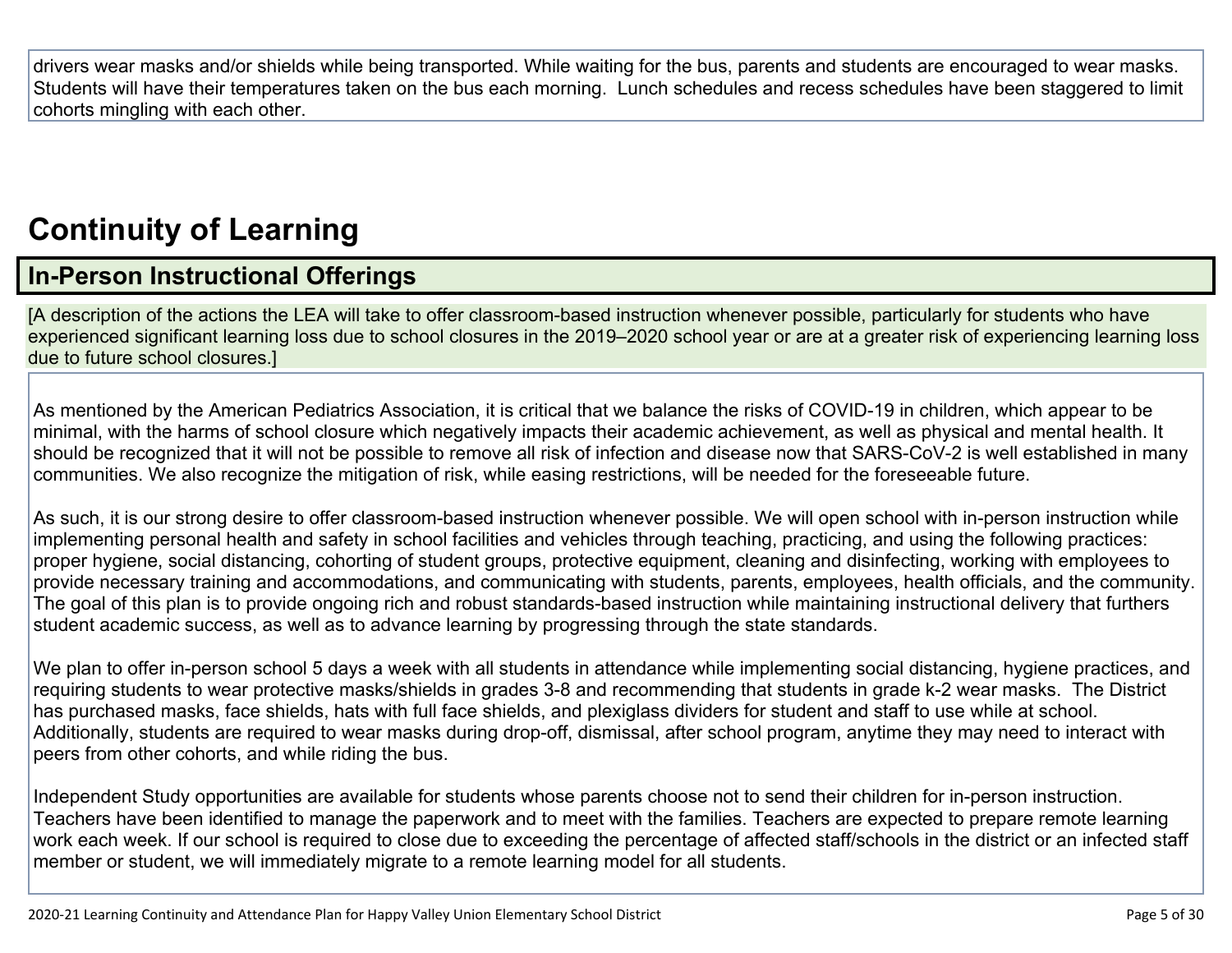Students in grades K-5 will be in self-contained classrooms with a teacher. Students in grades 6-8 will rotate from class to class with masks and social distancing to decrease student congregation. Staggered schedules will be implemented to reduce congregating of students.

The bell schedule will accommodate multiple recesses and lunch periods, along with time for students to engage in handwashing before entering classrooms.

#### COMMUNICATION

Teachers and administrators will establish a common protocol for regular and consistent communication to parents.

There are 4 different phases of school operation for 2020/21 that could be applied. The district will begin the 2020/21 school year in Phase 3. If Shasta County is moved to the "watchlist," we may then move to Phase 1.

Phase 4: All students return to school with no restrictions.

Phase 3: All students return to school every day with restrictions (i.e., spacing, face coverings, cohorts).

Phase 2: Students participating in Distance Learning. Staff reports to school sites. Small group instruction for RSP and SDC students may occur. Individual meetings with parents and/or students may occur on campus.

Phase 1: Full Remote Learning with limited in-person instruction in small groups. Stay-at-home order is in place. Staff works remotely or from their classroom.

In Phase 1 and 2, the district's primary digital platforms are Google Enterprise, Google Classroom, Class Dojo, Parent Link, Facebook Live, and Google Meet for remote instruction. As a result of what we have learned from distance learning in the Spring, we have adopted more rigorous expectations and implemented remote learning standards going forward that include daily live interaction with a teacher and peers, grade level content, and taking attendance. The district is committed to removing barriers to student engagement and progress, including access to connectivity and devices, so that students can fully participate in distance learning, if needed.

The district has developed best practices for safety and health based on public health's most recent guidance. High standards for cleaning have been implemented The best ways to protect oneself from infection include frequent handwashing, social distancing, and wearing face coverings. As a result, these will be practiced on campus for as long as recommended. In order to minimize the potential risk of spread, we will not hold assemblies or field trips for the time being. Extra-curricular activities are on hold until further notice.

Parents are asked to help prepare their children by teaching them about face coverings and proper hand washing. The district promotes the use of soap and water and the use of unscented hand sanitizer with at least 60% alcohol when soap and water are not available. Parents are asked to check their child's temperature each day before sending them to school. Children must stay home if they have a temperature of 100.4 or higher. To help protect everyone, families should be familiar with the symptoms of COVID-19 (included at the end of this document), and all students and staff members should stay home if they are feeling ill or experiencing symptoms. Talking to your students about Coronavirus.

Cleaning protocols will be put in place daily for each classroom. Site staff will ensure desks, masks, social distancing, handwashing, and other protocols are implemented based on their classroom environment to ensure continuity of learning.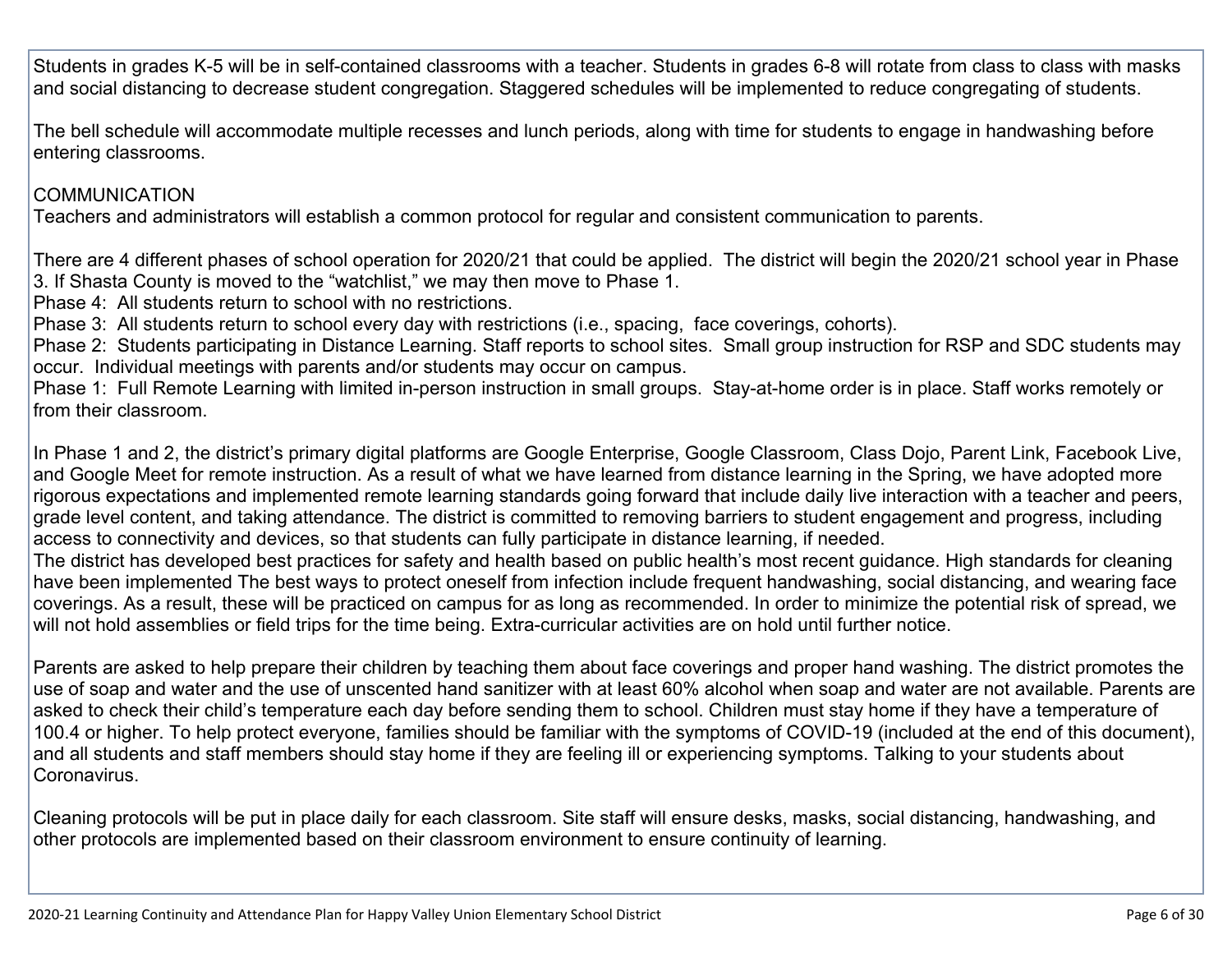| Actions Related to In-Person Instructional Offerings [additional rows and actions may be added as necessary] |  |  |
|--------------------------------------------------------------------------------------------------------------|--|--|
|                                                                                                              |  |  |

| <b>Description</b>                                                                                                                                                                        | <b>Total Funds</b> | Contributing |
|-------------------------------------------------------------------------------------------------------------------------------------------------------------------------------------------|--------------------|--------------|
| Cleaning & disinfecting products                                                                                                                                                          | \$26980            | Yes          |
| After school tutoring and homework support for students that have significant learning loss or<br>need additional support.                                                                | \$6120             | Yes          |
| Paraprofessionals-One-on-one support for at-risk students                                                                                                                                 | \$37900            | Yes          |
| Interventions-Small group instructional support for students that have experienced learning<br>loss                                                                                       | \$70100            | Yes          |
| Social Emotional Learning resources & personnel                                                                                                                                           | \$35000            | Yes          |
| Professional Development-Explicit Direct Instruction, AIMSweb, Google Classroom Training,<br>Universal Design for Learning, & Capturing Kids Hearts (training, substitutes, teacher time) | \$8300             | Yes          |
| Supplemental materials for learning loss                                                                                                                                                  | \$21100            | Yes          |
| <b>Curricular Software</b>                                                                                                                                                                | \$6500             | Yes          |
| Attendance clerk & incentives/Engagement Home Visits                                                                                                                                      | \$3500             | <b>Yes</b>   |
| Technology software for virtual platforms - Zoom License, Internet security subscriptions                                                                                                 | \$1500             | Yes          |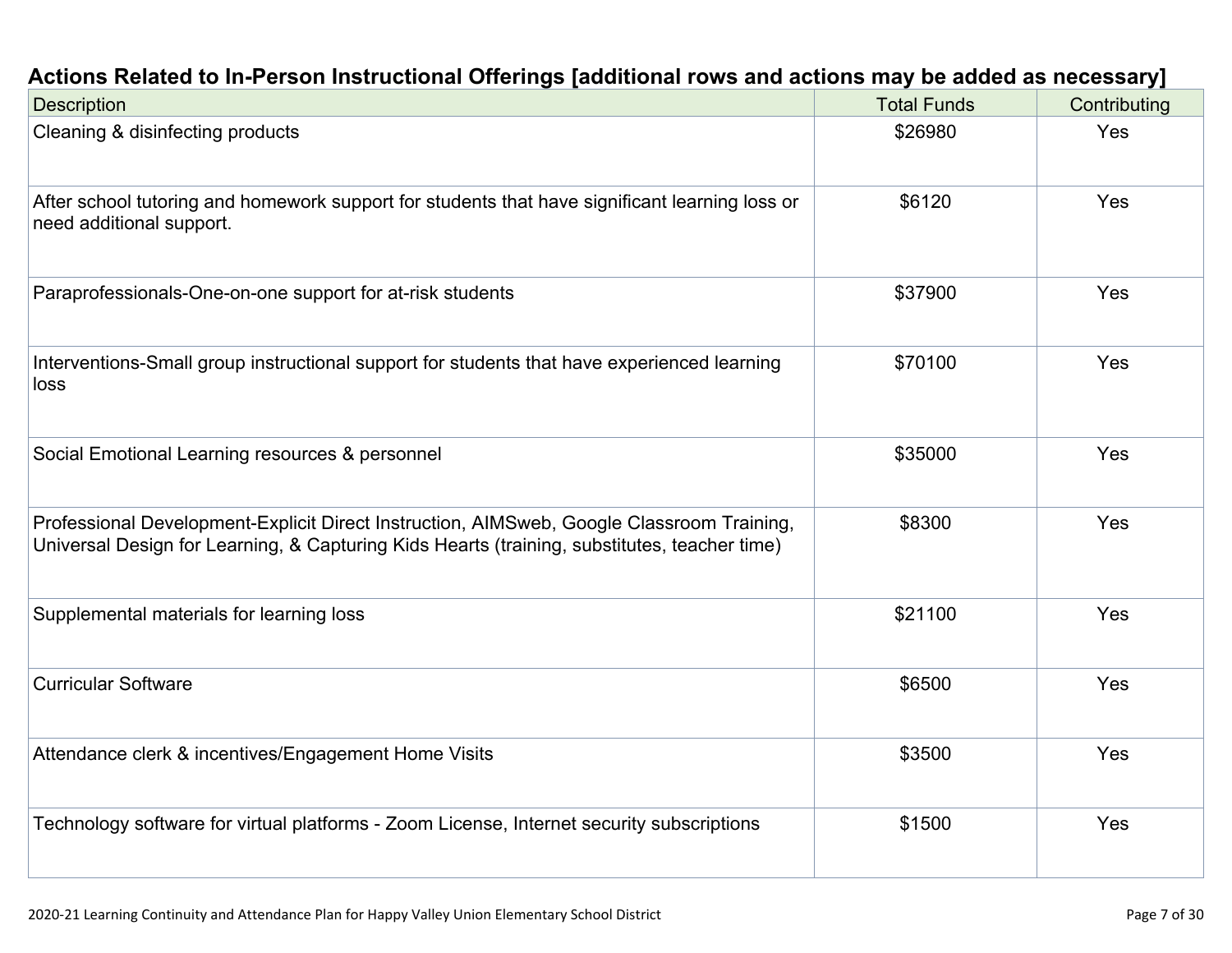| <b>Description</b>                                                                      | <b>Total Funds</b> | Contributing |
|-----------------------------------------------------------------------------------------|--------------------|--------------|
| Tech Support for staff, parents, and students                                           | \$500              | Yes          |
| Parent Training for Chromebook, Google Classroom, & instructional planning              | \$1000             | Yes          |
| <b>Special Education Student Support</b>                                                | \$277500           | Yes          |
| Classroom Supplies-containers for supporting clean environments, etc.                   | \$3500             | Yes          |
| Furniture to support social distancing                                                  | \$1000             | Yes          |
| Signage - directional, hygiene, masking, cafeteria, floor and sidewalk distancing spots | \$1500             | <b>No</b>    |
| Additional custodial support hours                                                      | \$10100            | Yes          |
| Additional student supervision (PE Aide, etc)                                           | \$7500             | Yes          |
| Water bottles to avoid contamination at public water fountains                          | \$1300             | Yes          |
| <b>PPE</b>                                                                              | \$14000            | Yes          |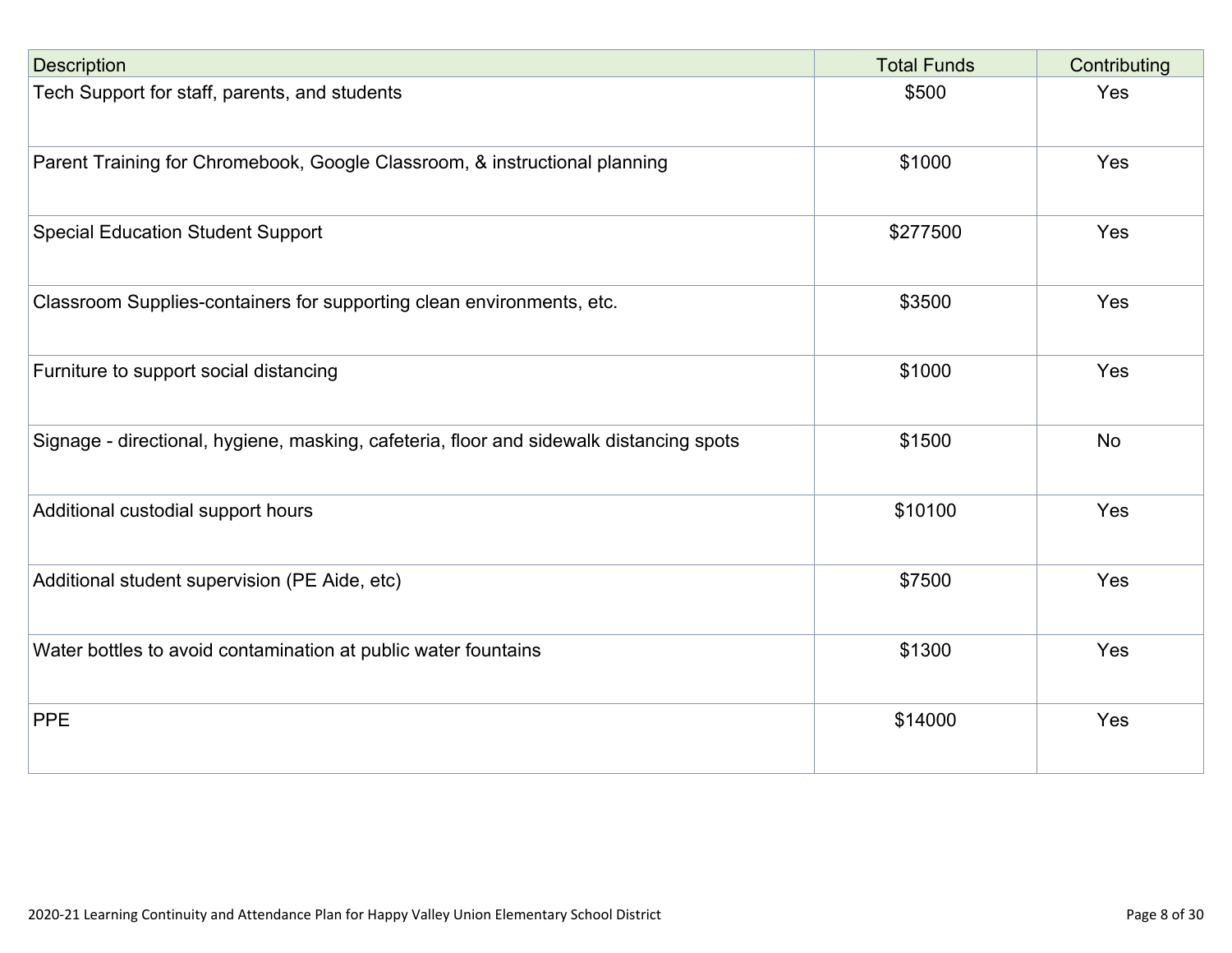#### **Distance Learning Program**

#### **Continuity of Instruction**

[A description of how the LEA will provide continuity of instruction during the school year to ensure pupils have access to a full curriculum of substantially similar quality regardless of the method of delivery, including the LEA's plan for curriculum and instructional resources that will ensure instructional continuity for pupils if a transition between in-person instruction and distance learning is necessary.]

As the possibility of a virus resurgence or reasons that are out of our control, so does the possibility of alternating between virtual learning and in-person classroom activities.

We will provide continuity of instruction by:

- 1. Maintaining grade-level content and instructional rigor
- 2. Focusing on the depth of instruction and pace
- 3. Prioritizing English language arts and mathematics content standards and learning
- 4. Maintaining the inclusion of each and every learner

5. Identifying and addressing gaps in learning and unfinished learning through formative assessment, focused instruction, and prioritizing essential standards for each grade level utilizing our adopted curriculum

6. Focusing on commonalities that students share in this time of crisis, not just on their differences. These principles reflect high-quality instruction and will be integrated with a social-emotional and mental health response.

Teachers, at each grade level, will identify and focus on the essential standards and keep the focus on grade-level content and rigor, addressing learning gaps and unfinished learning within the context of grade-level work. Work will be differentiated for each student based on the Universal Design for Learning principles.

If a transition between in-person instruction and distance learning is necessary, teachers will use multiple platforms including Facebook Live, Blackboard, Parent Link, Class DoJo, Google Enterprise, Google Classroom, Google Meets, phone calls, and individual conferences.

Teachers and support staff will be expected to take daily attendance and reach out to students that were not in attendance to find out how the school can support their learning.Attendance will be taken daily in Aeries, as determined through engagement.

Teachers will also be expected to teach or provide rigorous video lessons in mathematics, English Language Arts, and Social Emotional Learning at a minimum of 3-4 hours per day. Students in Kindergarten will receive 180+ minutes, while students in grades 1-3 will receive 230 minutes, and grades 4-8 will receive 240+ minutes of both synchronous and/or asynchronous instruction each day. Daily schedules will be provided to parents and students.

Students and teachers will have time to interact and build a community of learners in both on-campus and remote pathways. Students in remote settings will have schedules provided that match or exceed the daily minimum across all grade levels.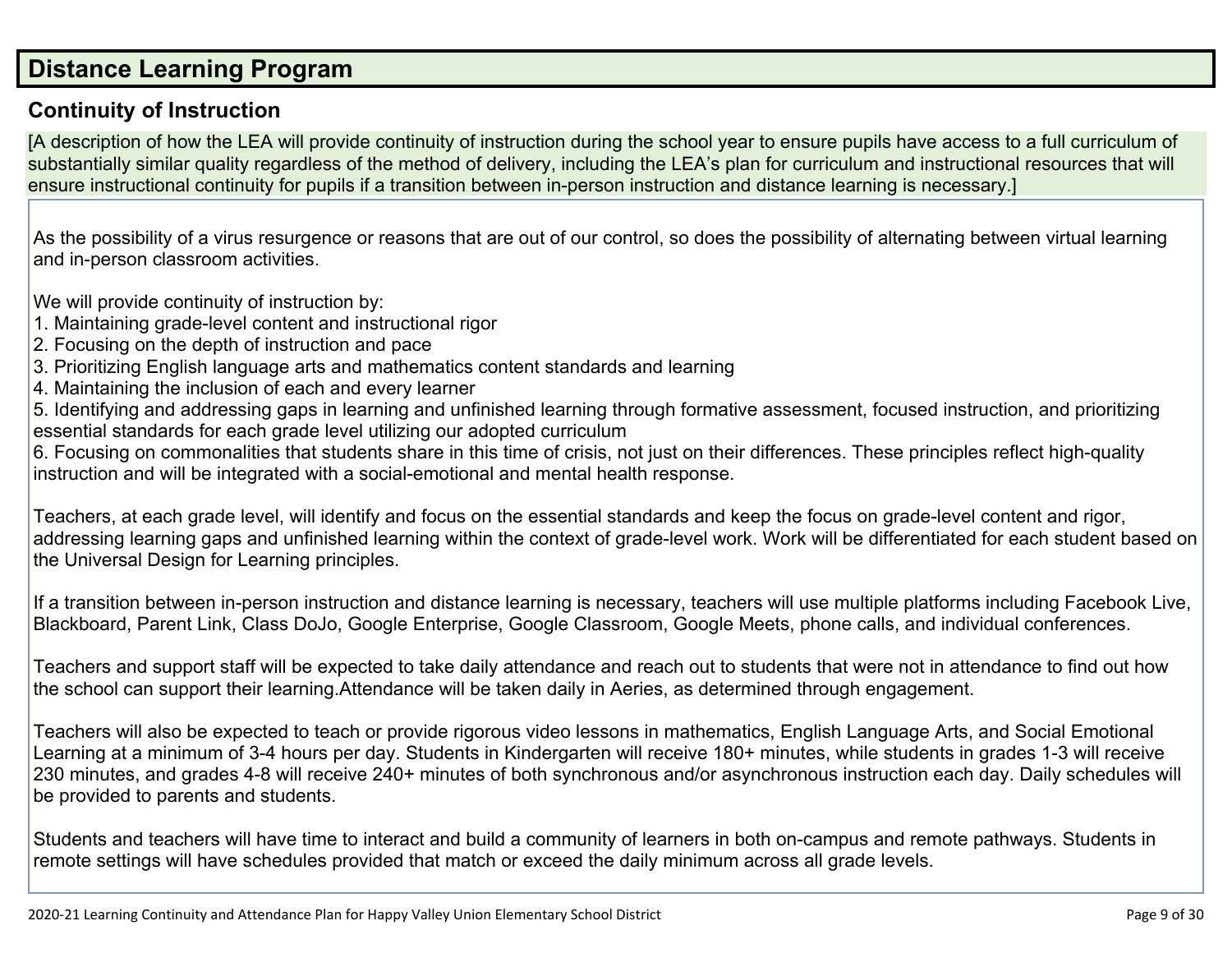While we understand this schedule is dependent upon the percentages of remote learners and the evolving confirmed cases in our county, the proposed schedules are a guide for planning purposes. The implementation model provided is subject to change.

Teachers are deployed based on their strengths to be instructors in either remote or on-campus pathways. In the event that circumstances change in our community, all teachers will quickly pivot to remote learning, if needed. From the beginning of the school year, all teachers will design lessons in our Google Classrooms for on-campus learners and remote learners. There is likely to be student movement across models, and we are prepared to make this as seamless as possible.

Students will attend live sessions for community building, intervention and/or enrichment. These live lessons will allow peer-to-peer interaction and relationship connections with teachers. Teachers will set up one-on-one or small group meetings to support social and emotional learning.

Content for core subject areas will be provided through supplemented instructional resources.

In grades TK-2, learning packets and live virtual learning will take place via various platforms. In grades 3-5, content and instruction will be provided by teachers through Google Classroom/Meets and other platforms. These teachers are the point of contact for distance learning. In grades 6-8, content and instruction will be provided through Google Classroom/Meets by departmentalized teachers. These teachers are the point of contact for their prospective subject areas.

Office hours will be available for one-on-one conferences during the school day, or before or after school for parent and student assistance.

Grading will be the same as on-campus learning and outlined in our district handbook and policy.

Students will frequently and consistently use Google Classroom. The expectation will be a full day of instruction via asynchronous learning activities collected through teacher assigned lessons while engaging with and supporting students through classroom discussions, online lessons, and the completion of assignments. Engagement (attendance) will be collected through these methods of lesson delivery on a daily basis. Students will be expected to complete and turn in daily work to receive credit for the day.

Teachers will arrange regular check-ins with students - either one-on-one, small or large groups settings. At a minimum, students and teachers will check-in at least once a day and attend the teacher-classroom connection for grades TK-8.

#### MATERIAL DESIGN

Staff will implement standards-based, state-adopted instructional materials locally adopted by the district. These resources will work to ensure vertical alignment is maintained and teachers are adhering to the standards. Student's understanding of the content will be monitored in accordance with the campus assessment calendars to check for mastery of the standards. Teachers will reinforce any concepts that are below proficiency standards. Feedback to students and parents will follow to allow for parent, student, and teacher to be engaged in the learning process this school year.

#### COHERENCE IN INSTRUCTION

2020-21 Learning Continuity and Attendance Plan for Happy Valley Union Elementary School District Page 10 of 30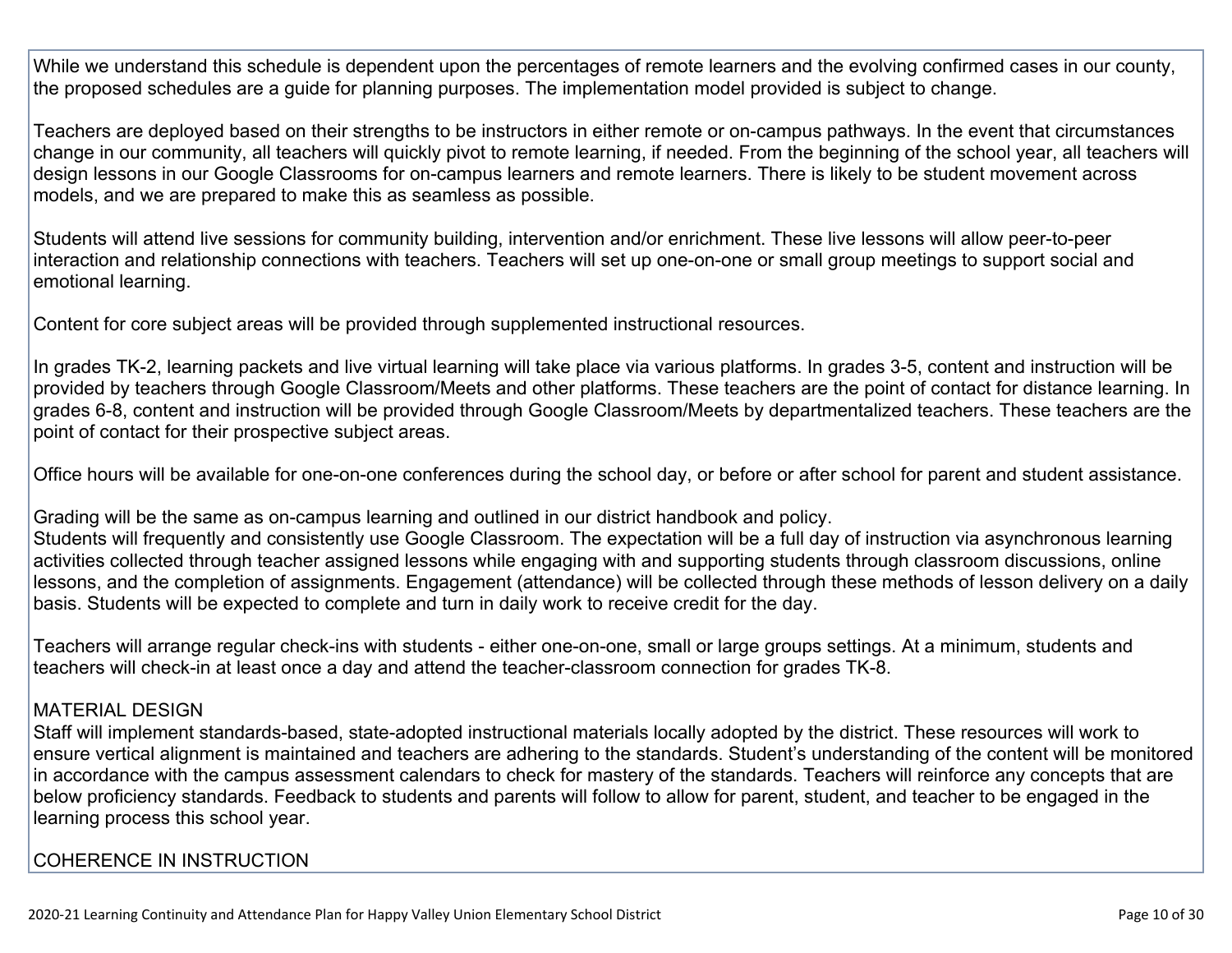When we transition to remote learning, parents supervise students using the school resources and the students will meet with their teachers daily via Google Classroom/Google Meets. If necessary, parents will pick up new work, turn in completed work and discuss the child's progress. As the situation of COVID-19 changes in our community, we could adjust our staff according to student need.

Instructional materials and activities in both options will be the same content as provided in the classroom. When students return from remote settings, they will be able to adapt quickly to the classroom instruction provided all the necessary guidelines have been followed and met at the home during the home learning process.

All district students will be provided a device and all necessary supplies to easily transition to remote learning if the need arises. LESSON PREPARATIONS

While students are online, teachers can assist students in a sequence of lessons. This will allow for increased personalized learning for students, enabling them to progress at their own pace and receive more targeted interventions. Thoughtful consideration and review of the features of the Google Classroom and audio/video lessons enable students in remote settings to be successful by participating in online learning, completing activities independently, or engaging in classroom projects and participation.

Teachers will work with horizontal and vertical teams to adapt lessons and assignments from adopted materials. Lessons will be posted in Google Classroom for grades 3-8 and learning packets will be provided in grades TK-2 with some virtual interaction. To support our students who are served in their special programs, teachers will participate in weekly Collaboration Meetings to discuss students' progress. Teachers will adapt lessons and resources to support our students and those materials will be included in our Google Classroom. Pre-recorded instructional videos may be uploaded into the Google Classroom. Live teacher assistance will take place through various platforms during school hours on school days, after school, and/or evening homework tutoring assistance. Completion of assignments will be expected daily for attendance. Grades will be taken in accordance to the on-campus grading system and entered into Aeries promptly. Less is more is our guideline for prioritizing content that is foundational to future learning, engaging and relevant to students, and can be assessed meaningfully.

#### STUDENTS WITH DISABILITIES

Students with disabilities will meet on campus unless a stay-at-home order is issued from the governor's office.

For students with disabilities, special education teachers will work with general education teachers, students, and families to minimize barriers the student may experience in a remote setting. Our goal is to create multiple means of engagement through IEPs and 504 plans. Additionally, we plan to generate student interest and motivation for learning, represent the information and content differently by providing leveled and personalized learning, and provide more affirmative and corrective feedback. Plans will be made to support the best learning options available on a case by case basis for our students with disabilities. Students whose IEP services that cannot be provided remotely will meet with their special education teacher and/or support staff on campus.

#### COMMUNICATION

Teachers and administrators will establish a common protocol for regular and consistent communication to parents.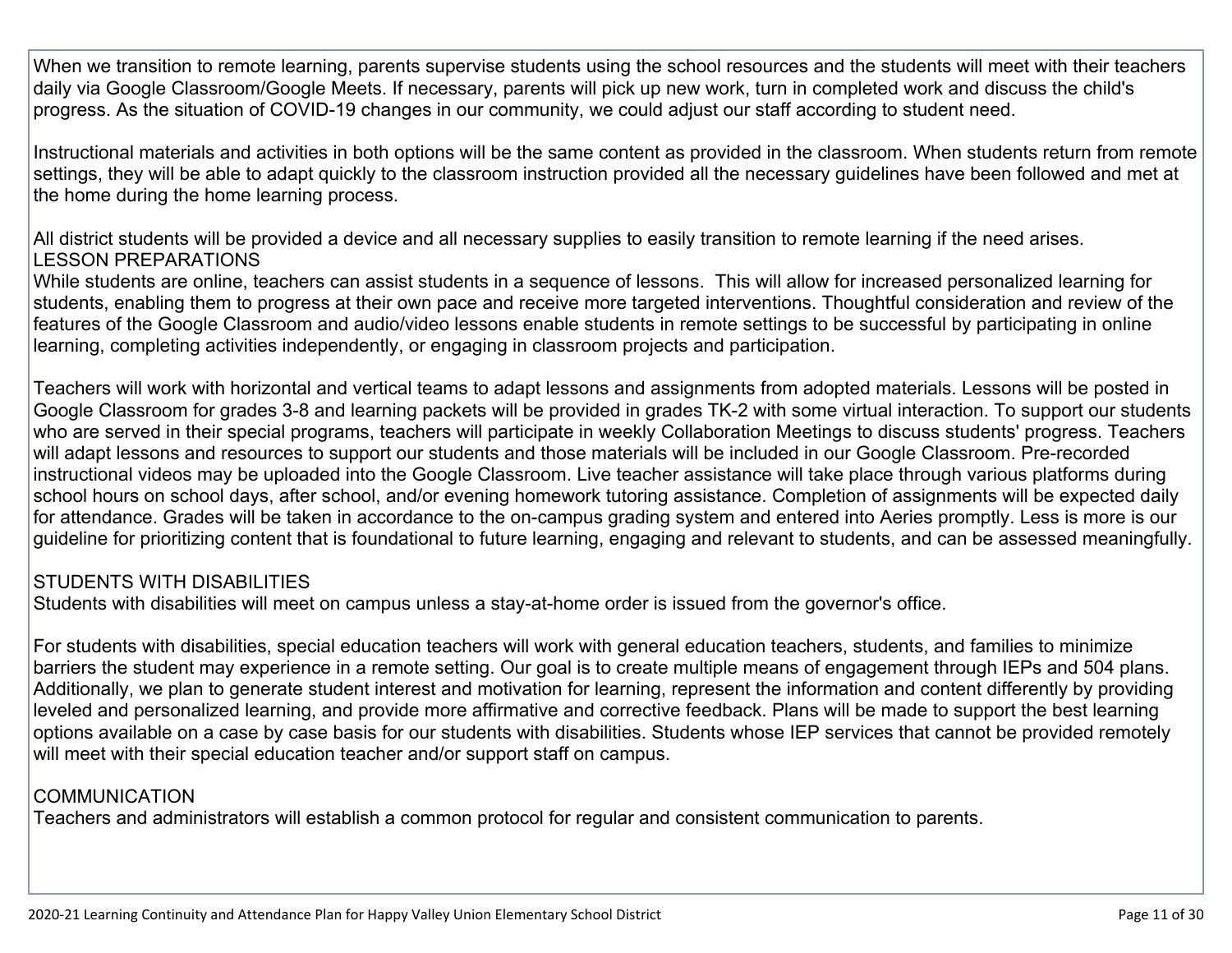#### **Access to Devices and Connectivity**

[A description of how the LEA will ensure access to devices and connectivity for all pupils to support distance learning.]

All district students will be provided materials needed for day-to-day instruction including a chromebook. Students will be given a backpack or carrying case to store their materials to easily transition to remote learning if the need arises.

Parents and students will sign a user-agreement at the beginning of the year. Chromebooks (grades TK-8) will be assigned to each student. A check-out process is in place the first week of school in case we are required to shutdown on a moment's notice. Our parking lot/WIFI access points will be open 24/7 for parents and families to be able to access the internet.

The district also worked with a local internet provider to secure free or reduced rates for internet access and to eliminate barriers for our most at-risk families. Wifi access through mobile bus hotspots will be provided in two locations throughout the district so that students can access their school work.

Students in grades TK-2 may be distributed paper packets on a weekly basis.

Teachers will teach students how to use the various remote learning platforms and distance learning expectations within the first few weeks of school in the event we have to transition to a hybrid or distance learning model.

#### Getting Connected

During our virtual Back to School night event, teachers will survey families to determine more individualized information regarding the deployment of devices and available internet access at home. Teachers will also assist parents in understanding Chromebooks, Google Classroom, attendance expectations, learning expectations and tips/tricks for teaching and monitoring student work at home. This will take place at our virtual Back To School Night events.Teachers will direct parents on how to access tech support for parents needing extra support.

In the first two weeks of school, teachers will teach students how to connect to and navigate Google Classroom and provide the expectations for taking care of the technology and expectations for remote learning, including grading and attendance.

#### **Pupil Participation and Progress**

[A description of how the LEA will assess pupil progress through live contacts and synchronous instructional minutes, and a description of how the LEA will measure participation and time value of pupil work.]

Daily feedback will be provided through Google Classroom and/or directly from the teacher through student work and assignment completion. Progress reports will be provided (via Aeries or in writing) and shared with the parents/guardians. At the end of every grading period, feedback and grade reports will be provided. Intermittent feedback is provided to students as needs arise.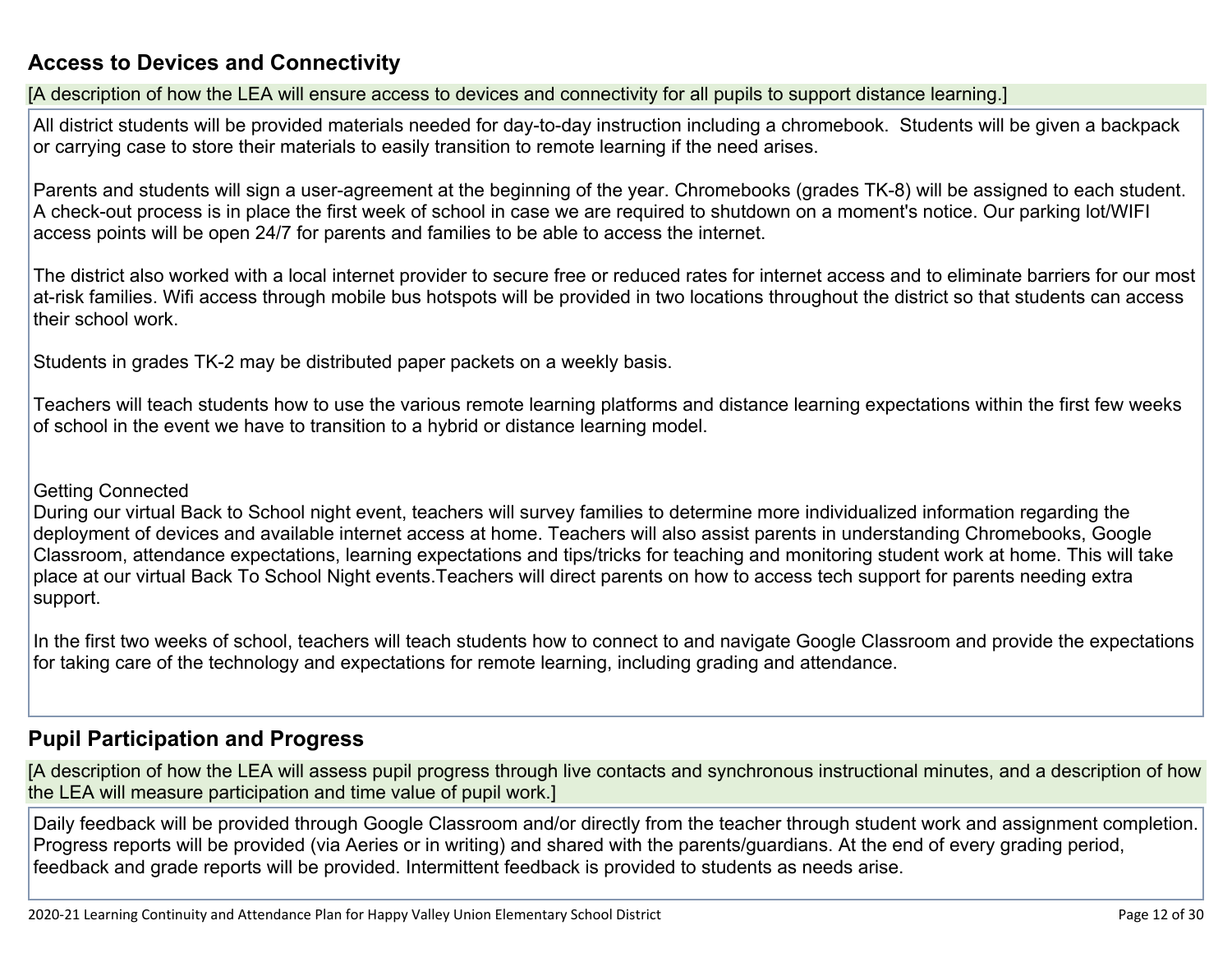Students will access assignments, including assessments, projects, and communication through various remote learning platforms or by learning packets. Students are expected to complete assignments on a daily basis to receive attendance for the day. In addition, assignments are to be completed daily. Students will not be allowed to complete all of their assignments on one given day. Assignments are to be submitted daily for completion and credit for enrolled courses.

#### ACTIVE ENGAGEMENT

Active engagement means a student is active in his/her coursework. The student is marked present when all of the following items have been achieved.

Completion of lessons- activities, assessments, projects on a daily basis

Attending synchronous (live lessons) for tutoring, intervention, enrichment

Daily contact with the teacher.

A teacher will input the student's attendance into Aeries, based on the student's engagement. Course completion is based on demonstration of academic proficiency.

#### ASSESSMENT

Individual Education Plans (IEPs) will be adhered to in all testing environments.

Teachers, support staff and/or school testing coordinators will be trained on how to deliver online assessments.

Teacher instructional authentic assessments will be delivered online through a variety of modalities including teacher-created questions or performance tasks placed in the Google Classroom.

All assessments will guide instruction.

#### DATA COLLECTION

Teachers will assess students at the start of the school year. Using the assessment data, personalized learning pathways will be developed. We will use formative assessments to gauge student progress and to adapt curriculum to support student learning. For content areas and grade levels, our district will leverage curriculum based assessments. Quick checks (exit tickets, short quizzes) will also be implemented to track progress and level of mastery of understanding. Formative assessments will be administered and appropriately-paced to correspond with our scope and sequence.

#### **Distance Learning Professional Development**

[A description of the professional development and resources that will be provided to staff to support the distance learning program, including technological support.]

Technological support will be provided to staff on an as needed basis. IT will be available to assist staff during in-person and remote learning. TEACHERS & SUPPORT STAFF

Last spring, staff participated in synchronous and asynchronous professional learning and collaboration meetings.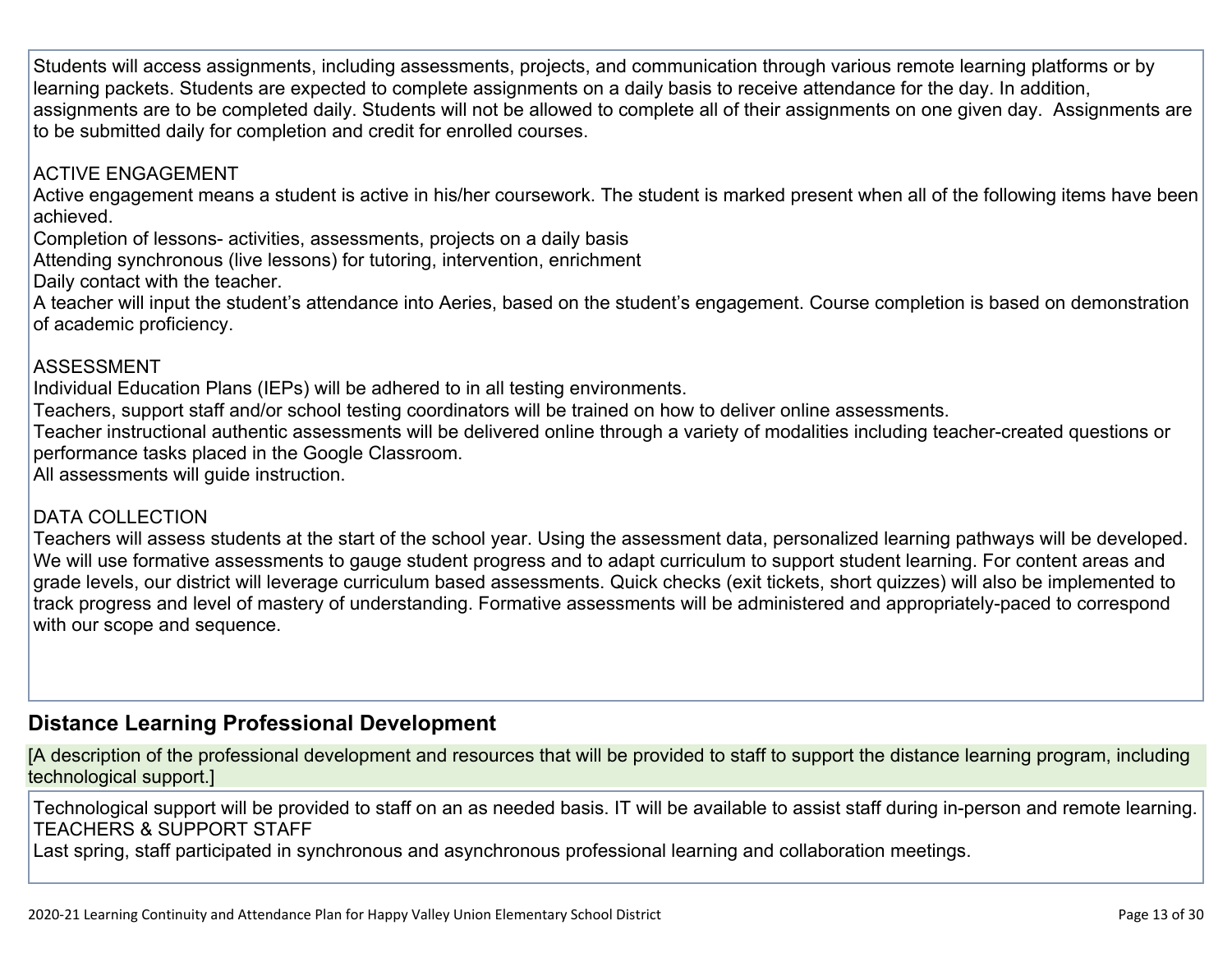This year, staff and teachers will engage in ongoing professional learning that is specific to their content area and instructional materials. Staff will be provided with Google Suite (Forms, Calendar, Docs, Slides, Sheets, Meets, Classroom, etc.) professional development based on their needs. Administration will provide professional development to support distance learning based on direct feedback from teachers.Google Suite for Educators, Explicit Direct Instruction, AIMS Web, Peaceful Playgrounds and Capturing Kids Hearts are all being offered this year by the Mountain Valley Education Consortium for participating districts. Teachers have the opportunity to participate in the Shasta County Office of Education and the Mountain Valley Education Consortium professional development training. ONGOING LEARNING

Collaboration time is conducted every week for staff to connect with their peers and to build staff capacity in delivering on-campus and remote instruction. The district will provide continuous learning for staff to continue to be proficient in the implementation of home learning. Teachers will work together to teach one another tips and tricks for distance learning. We will continue to use grade level and vertical teams to provide identified professional development.

Job embedded support for teachers will include teacher observations, professional learning communities, mentoring, coaching, examining student work, modeling, and a focus on analyzing high-impact instructional strategies.

#### **Staff Roles and Responsibilities**

[A description of the new roles and responsibilities of affected staff as a result of COVID-19.]

Flexibility will be the key to implementing new practices within our district. Staff will provide the necessary support to make each of our children and their families successful. We will work together to ensure our students receive a high-quality education and a nurturing/supportive environment necessary for success.

Office Staff-Isolate students or staff with COVID symptoms. Protect school facilities by keeping parents from entering campus. Custodians-Clean facilities in-between student and staff use including cafeteria with multiple lunches, classroom areas, playground, bathrooms, and other high use areas.

Transportation-Clean bus between student use.

Instructional Aides-Assist in temperature checks. Assist as needed with COVID related items.

Teachers-Provide a quality education for all students utilizing multiple means of accessing the curriculum. Be able to pivot and transition quickly from a brick and mortar classroom model to a distance learning model. Plan for both independent study students, remote learning, and in-class learning. Teach students proper hygiene, hand-washing, social distancing protocols. Teach students and parents how to use Chromebooks and remote learning platforms. Establish and implement daily routines for both in-person and remote delivery. Include and interweave stress management and mindfulness practices in daily classroom routines.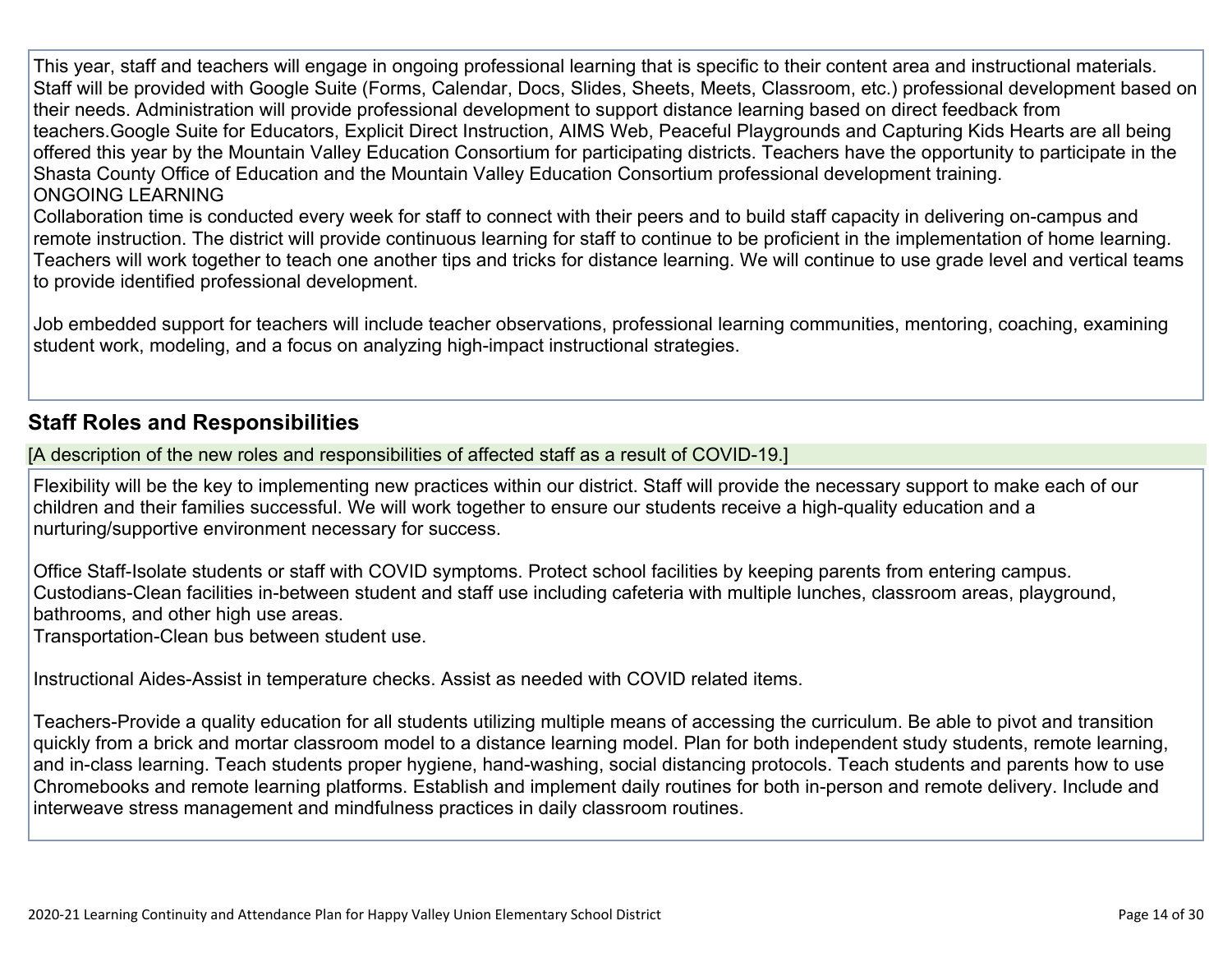Administrators-Train all employees on health and safety protocols, including correct application of disinfectants and maintaining physical distancing.Teach and reinforce hand washing and use of a cloth face covering by employees when near other employees or students. Have adequate supplies for both employees and students including soap, hand sanitizers, cleaning solutions, tissues, masks, and other PPE.

Nursing-Serve as the District's COVID 19 Liaison and train staff on how to reduce exposure and protocols.

#### **Supports for Pupils with Unique Needs**

[A description of the additional supports the LEA will provide during distance learning to assist pupils with unique needs, including English learners, pupils with exceptional needs served across the full continuum of placements, pupils in foster care, and pupils who are experiencing homelessness.]

The school district will work with stakeholders to identify a remote educational delivery approach that accommodates, as much as practicable, the unique situations of each child. It is possible that our most vulnerable students will face multiple challenges. During this time, we will seek to maintain meaningful relationships and connections through personal contact with on-campus meetings, one-on-one virtual meetings or phone calls to ensure student success.

Technology devices will be provided to all students so that they can participate equitably in remote learning while at home. Instructional materials and lessons, provided by the teacher, for on-campus learning will be uploaded in Google Classroom or provided in a learning packet. Assignments will be differentiated and adaptations will be provided as needed for individual students with disabilities, Foster Youth, Homeless Youth and English Learners.

English learner students will continue to receive integrated and designated English language development for an additional minimum of 20 minutes, 4 days a week, either in-person or virtually. The English Learner coordinator is available to assist families with translation and other supports needed for their child to be successful in school.

Special education services will be provided in accordance with each student's IEP. RSP services will support students' progress in their general ed class. Special Day Class students will be able to attend in-person instruction to the greatest extent possible to ensure access to required services. Other service providers may deliver services in-person or virtually. For students with disabilities, special education teachers will work with general education teachers, students, and families to minimize barriers the student may experience in a remote setting. The IEP will include a description of the means by which the IEP will be provided under emergency conditions, as specified, in which instructions or services, or both, cannot be provided to the pupil either at the school or in the person for more than 10 school days, as specified. Our goal is to create multiple means of engagement through IEPs and 504 plans. Additionally, we plan to generate student interest and motivation for learning, represent the information and content differently by providing leveled and personalized learning, and provide more affirmative and corrective feedback.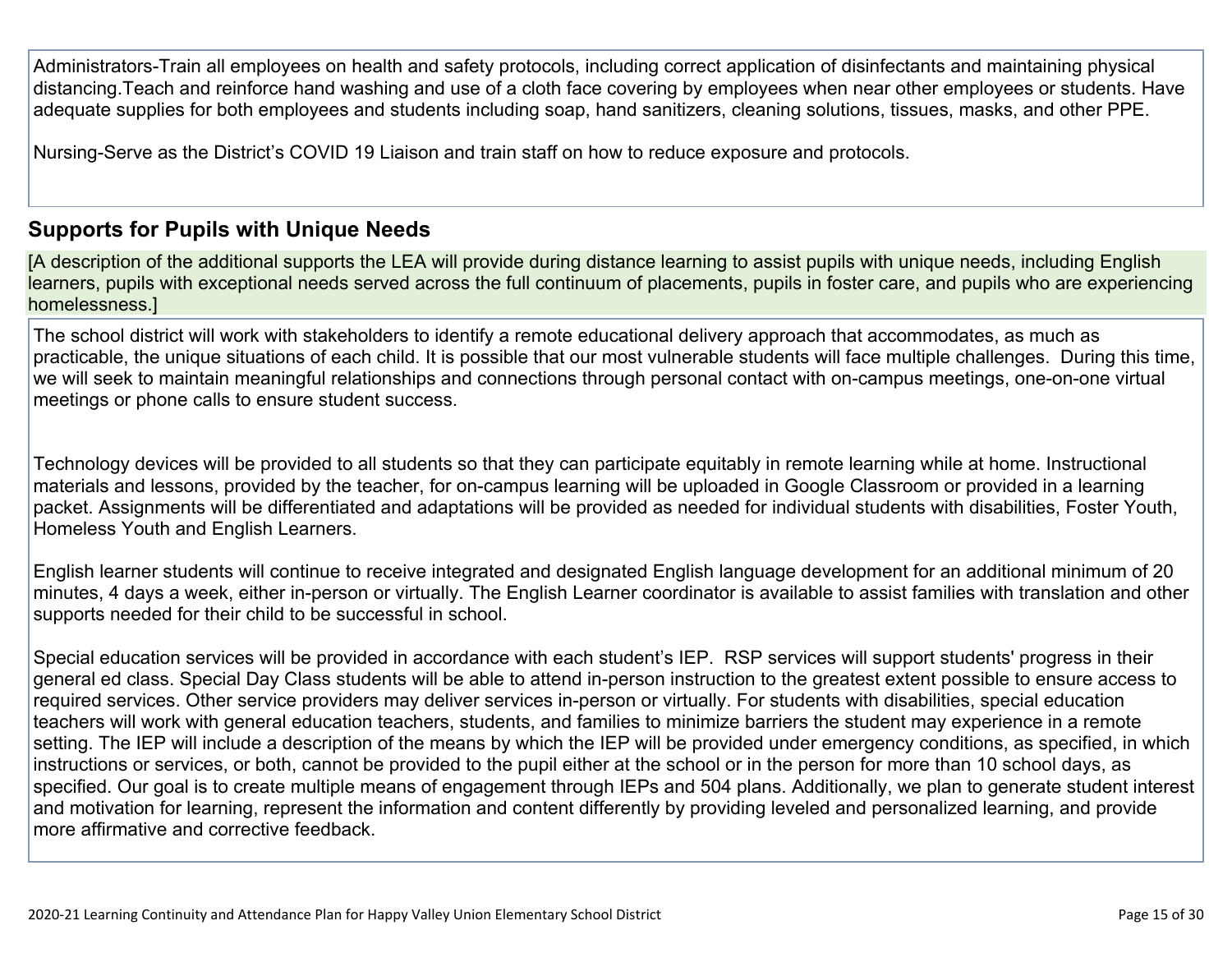Interventions for our most at-risk students-At the elementary school students will receive PE and Intervention between 2 and 4 days per week depending on the teacher rotations and grade levels. The middle school will implement Tier 1, 2, and 3 intervention supports on a daily basis. Students will be targeted for support based on their identified needs. Support staff will also be assigned to students that need additional support. After school tutoring will be provided to struggling students that have experienced learning loss.

A Foster Youth liaison will work with each of our foster youth to provide the necessary support needed to succeed both inside and outside of school. The Liaison will work to connect the foster youth families to outside resources when necessary.

Foster youth, homeless students, and special education students may attend more in-person instruction, as needed, during at-home learning days.

Home visits will take place by our homeless/foster youth liaison and/or counselor/administrator when students are not engaging with school.

Our most at-risk students will be assigned a staff member that will provide regular weekly check-ins to ensure students are receiving the necessary support to be successful. Teachers, administrators, special education teachers, counselors, and support staff will work collaboratively to ensure all students have contact with the school.

#### COMMUNICATION

Teachers and administrators will establish a common protocol for regular and consistent communication to parents with pupils with unique needs.

#### **Actions related to the Distance Learning Program [additional rows and actions may be added as necessary]**

| <b>Description</b>                 | <b>Total Funds</b> | Contributing |
|------------------------------------|--------------------|--------------|
| <b>Additional Chromebooks</b>      | \$83200            | Yes          |
| Counselor                          | \$95000            | Yes          |
|                                    |                    |              |
| <b>Instructional Aides</b>         | \$37900            | Yes          |
|                                    |                    |              |
| <b>English Learner Coordinator</b> | \$6170             | Yes          |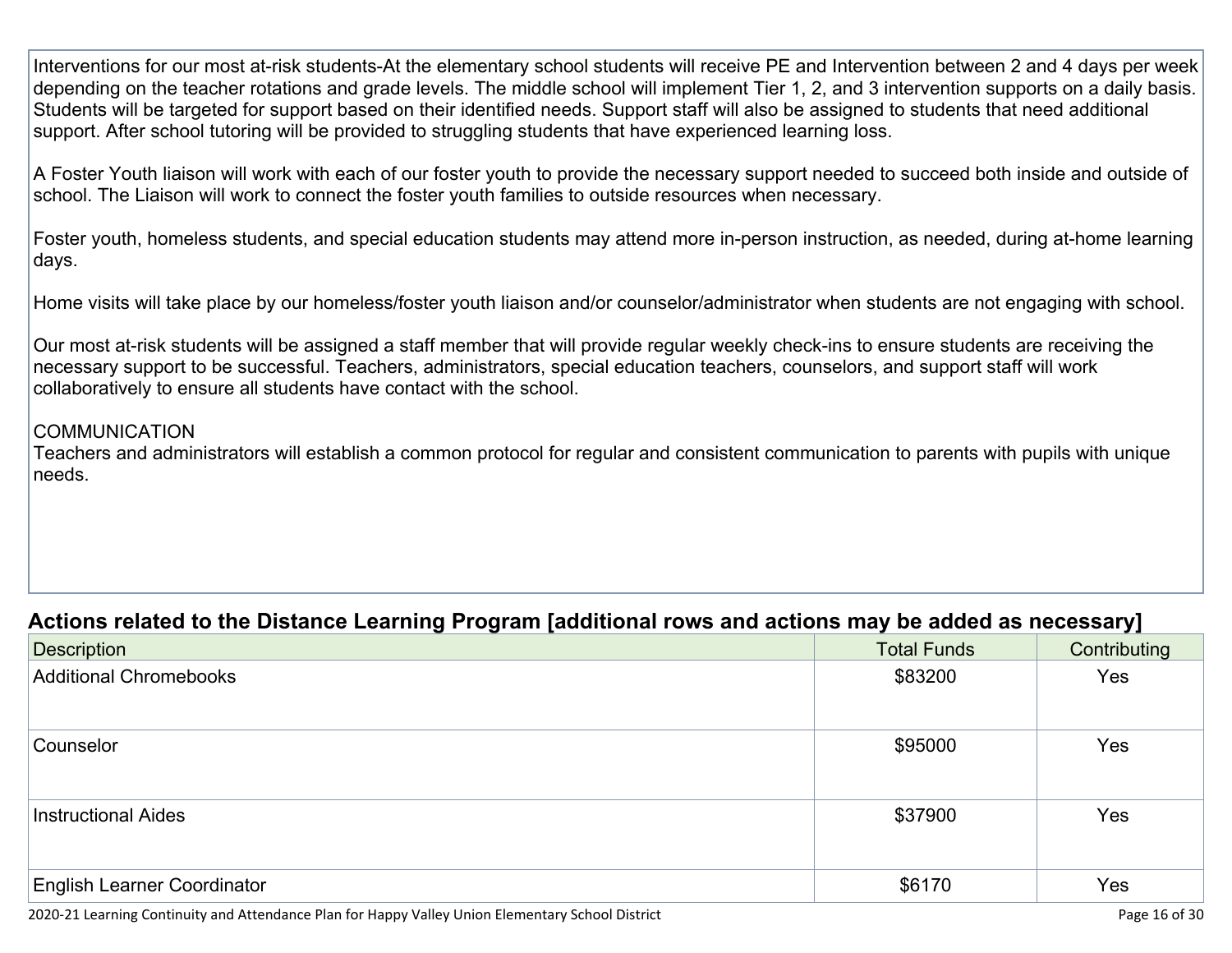| <b>Description</b>                                                                     | <b>Total Funds</b> | Contributing |
|----------------------------------------------------------------------------------------|--------------------|--------------|
|                                                                                        |                    |              |
| <b>SARB/SART Data Coordinator</b>                                                      | \$12300            | Yes          |
| Homeless Liaison, Foster Youth Liaison, home visits                                    | \$12000            | Yes          |
| Technology-Devices to support remote learning, meetings, in-person learning            | \$90000            | Yes          |
| Remote Learning Teachers for students not comfortable enough for in-person instruction | \$253000           | Yes          |
| Zoom Licence/Google Enterprise License                                                 | \$1500             | Yes          |
| <b>Tech Support</b>                                                                    | \$25000            | Yes          |
| Professional Development in technology                                                 | \$2500             | Yes          |
| Learning software                                                                      | \$65000            | Yes          |
| Slingback backpacks to carry Chomebooks                                                | \$1300             | Yes          |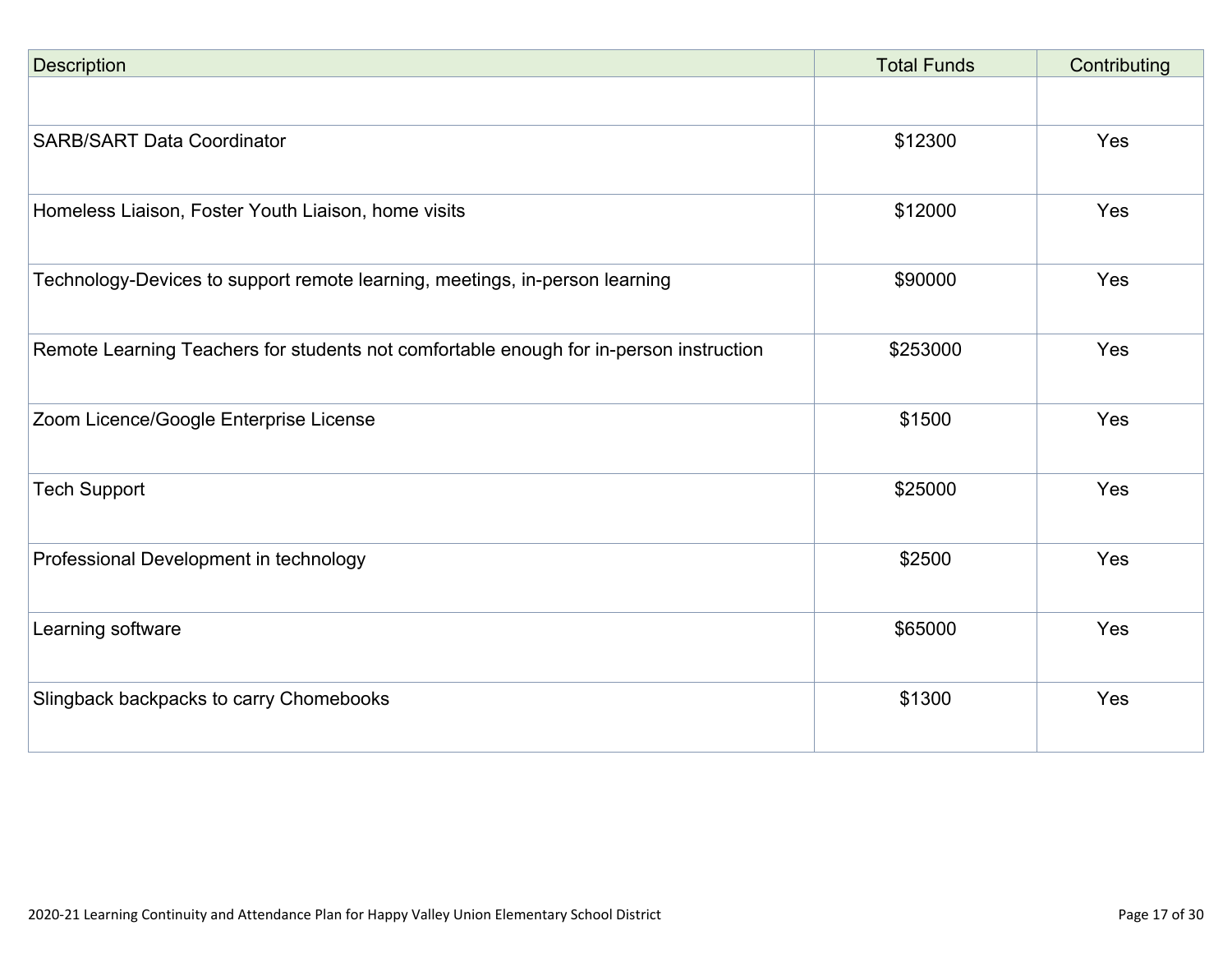#### **Pupil Learning Loss**

[A description of how the LEA will address pupil learning loss that results from COVID-19 during the 2019–2020 and 2020–21 school years, including how the LEA will assess pupils to measure learning status, particularly in the areas of English language arts, English language development, and mathematics.]

With the closure from March to June, we are expecting skill deficiencies. Although teachers and learning coaches (parents/guardians or other adults/older children in the home) may have taught the lessons, the depth of the concepts and expectations within the units may not have been met by all students. Data collection, lesson design, interventions, enrichments, and support for students, teachers, and families are in place to support foundational understanding of grade level concepts.

Students will be assessed in English language arts, mathematics and English proficiency within the first 30 days to identify gaps and areas of need.

All teachers are expected to access the state standard documents which include the highest leverage standards in each subject by grade level. Other resources include: district formative assessments, grade level pacing guides, and the ELD curriculum and teaching strategies which teachers can implement and leverage to identify gaps prior to teaching the grade-level standards.

Our monthly site-based data meetings examine each student's achievement and evaluate each student's need for additional support. Once a student has been identified as needing intervention or extension, each student receives the appropriate help in a timely manner. Students who are experiencing difficulty are identified to receive additional support targeted to the areas of his/her deficiency.

#### **Pupil Learning Loss Strategies**

[A description of the actions and strategies the LEA will use to address learning loss and accelerate learning progress for pupils, as needed, including how these strategies differ for pupils who are English learners; low-income; foster youth; pupils with exceptional needs; and pupils experiencing homelessness.]

While school closures have impacted all students, such as English Learners, students with disabilities, students with learning or attention issues, economically disadvantaged students, foster children, and homeless youth may be disproportionately affected by school closures and the unanticipated transition to distance learning. Now more than ever, we believe it is essential to ensure that each and every student has equitable access to engaging grade-level content and instructional rigor. We will provide students with different ways to engage in and process learning, and to express their learning needs to help reduce or eliminate barriers showing what they know and can do.

To ensure that we are not a source of further distress for our most at-risk students and families, we will work with families to support learning loss and not attempt to catch up for lost academic time through accelerating curriculum but instead focus on the most essential standards and tutoring. Curricula and instructional practices will be adjusted accordingly without the expectation that all lost academic progress can be caught up.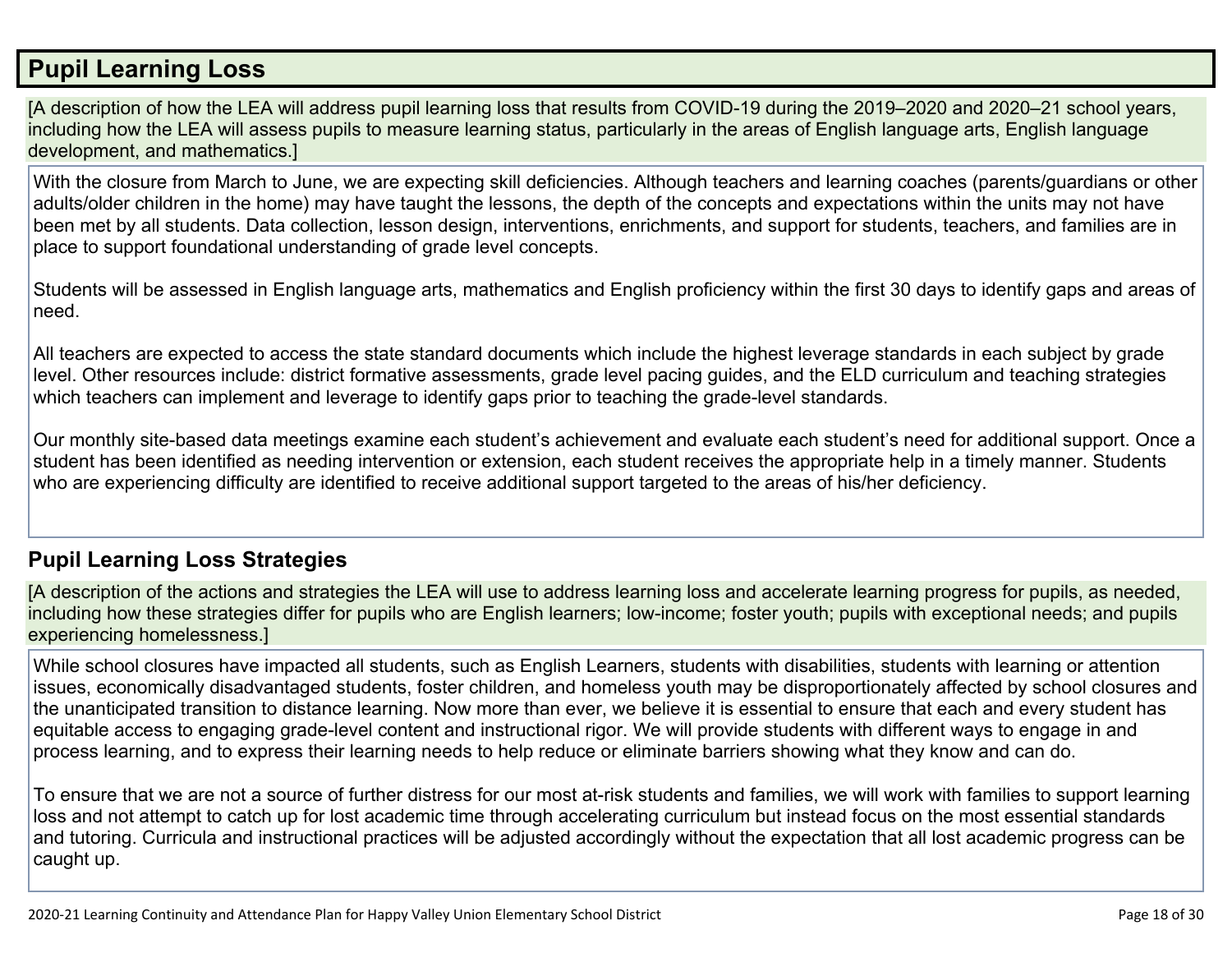Support staff will work with our at-risk students in small groups and one-on-one to provide additional support due to learning loss. Interventions will take place within the classroom during a specific time of the day throughout the school week. Using formative assessment, teachers will identify the area needs for each student. Furthermore, teachers will identify essential state standards for current and prior school year utilizing diagnostic testing in order to address any learning loss and accelerate students. Teachers will prioritize the concepts and skills that are of immediate importance in helping students access grade-level work. Learning goals will be set for each trimester to focus on their areas of growth.

Both in-person and remote tutoring and homework support will be provided for students that have significant learning loss or students who need additional help. Paraprofessionals, in collaboration with classroom teachers, will provide this support.

Research shows that for students with disabilities, the level of inclusion is a strong predictor of academic growth-the greater the level of inclusion (particularly 80% or more of the day), the greater the rate of academic growth. We know that removing students from core instruction in an attempt to remediate or catch them up is not only counter productive, it significantly contributes to the widening of the opportunity gap and often results in students being grouped or tracked into a lower grade-level and core content classes. Foster youth, homeless youth, English learners and students with disabilities will participate in core instruction with push-in support provided by paraprofessionals.

English learners will be provided a deliberate and sound pedagogical approach for developing their academic language to enable them to engage with grade-level content. It is our goal to continue to ensure the goal of English learners acquiring fluent English proficiency as rapidly and effectively as possible. English learners will be provided additional support to rebalance and refocus on the task of learning and being productive in the school community. The goal remains for our English learners to achieve the same challenging work and cognitive demands as their peers in order to develop academic skills and grow as scholars. To accomplish these goals, all English learners will receive a comprehensive program of designated and integrated English language development instruction targeted to their proficiency level, and appropriate academic instruction in a language acquisition program.

Additionally, we believe engaging the parents of English learners, foster youth, homeless youth and low income students is important during distance learning and in-person learning. We will adequately notify parents of these at-risk populations of the same information about any program, service or activity that is shared with other parents in our district.

We will make grade-level content accessible for all students through the use of the principles of Universal Design for Learning (UDL). UDL principles are based on the understanding that students differ in the ways they are motivated to learn, and that students with language and/or cultural difference, sensory disabilities (e.g., blindness or deafness), and learning disabilities all require a different way of approaching content. We will provide students with different ways to engage in and process learning, and to express their learning helps to reduce or eliminate barriers to showing what they know and can do. Teachers will use these classroom practices to help increase active student engagement, which is key to improving the rate of growth for all learners.

Teachers will ensure that all students have the opportunity to engage in productive struggle with Tier 1 instruction, allowing sufficient time to make sense of a task or problem before intervening. Tier 2-some students will need more time and engagement strategies through additional opportunities to practice, review, preview, mathematics language development, routines, and vocabulary development to show growth. Tier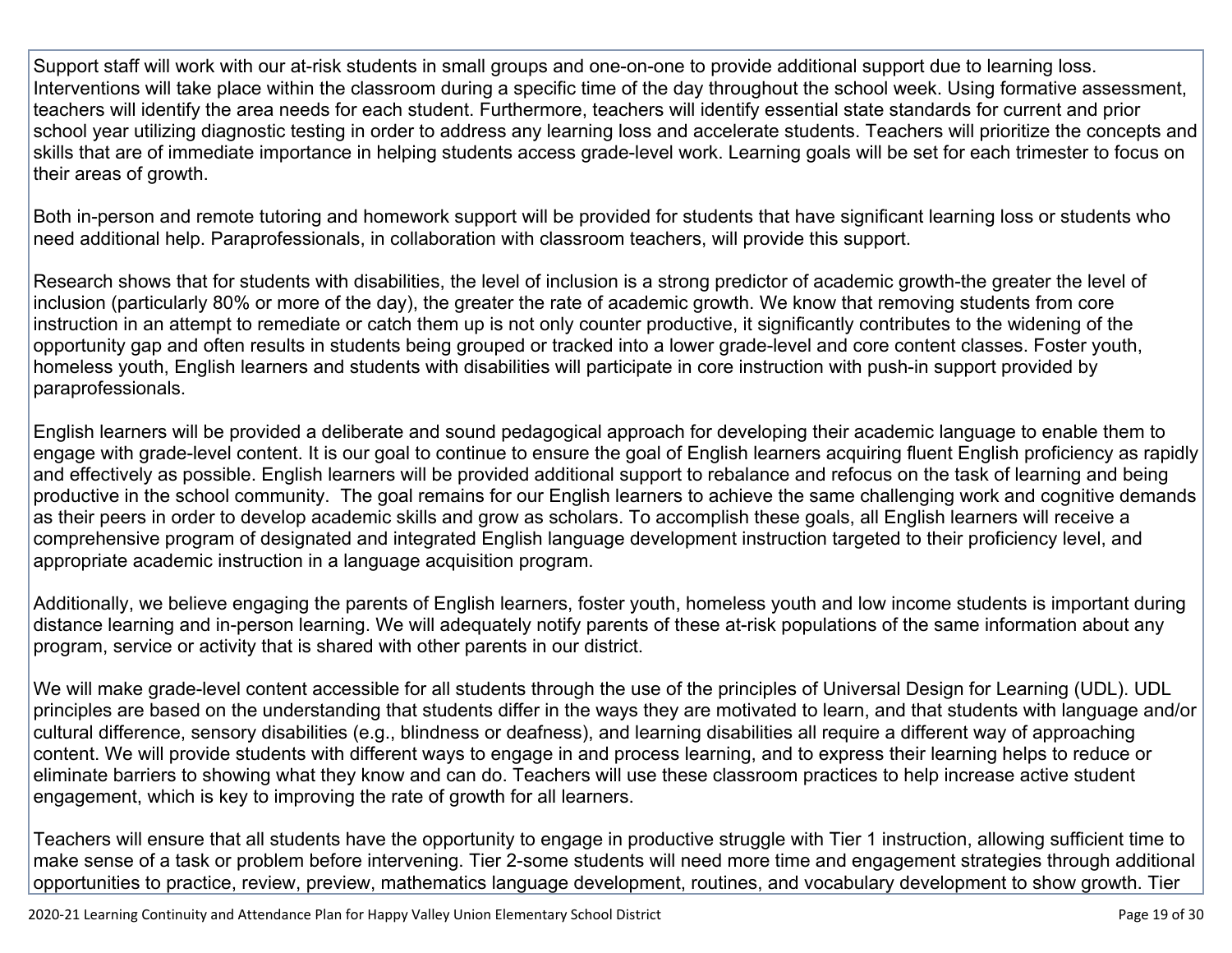3-There will be students that may need even more intensified instruction to address skills deficits. These supports will not come at the expense of core instruction. Instead, the scaffolds that teachers and support staff employ to meet specialized student needs will be specifically targeted to individual student academic difficulties or language development needs and will serve to expand, not limit, their access to rigorous content and their development of higher order conceptual understanding and the corresponding academic language to convey their understanding.

Interventions may include regularly scheduled 30 minute sessions with an intervention provider or specialist through video conference, scaffolding for specific task assignments, pre highlighted texts, more frequent feedback or check ins, time management supports, or maintaining a daily written agenda. Students in the upper grade levels may be offered guidance for monitoring their own progress and implementing supports like setting their own timer to chunk assignments, keeping a daily agenda that outlines tasks and goals, or creating a playlist or active routine to help with stress or anxiety management.

#### **Effectiveness of Implemented Pupil Learning Loss Strategies**

[A description of how the effectiveness of the services or supports provided to address learning loss will be measured.]

Diagnostic assessments are used to identify specific areas where instruction or intervention to improve student learning and address learning loss. Universal screenings will be scheduled in a variety of intervals (beginning of the school year, every 6 weeks, etc.) Formative assessments and progress monitoring will take place during the lesson and provide actionable information about students' learning status relative to the desired lesson goal. Formative assessment examples may include collecting exit tickets through a digital platform at the end of each class session, whether online or in person; using an opener to reinforce skills and check for understanding on concepts recently taught; giving students opportunities to share what is working and what is not working; or continuing to provide ample opportunity for discussion and meaningful content interaction with students through high-order thinking questions. When students are given opportunities to participate in engaging activities, teachers and support staff will provide students with ample time to think and develop a solid response.

Teachers will use data from the formative assessments immediately to adjust their instruction and ensure students progress towards learning goals.

Staff will meet in monthly collaboration meetings to complete a needs analysis on the effectiveness of the services and supports to address the learning loss. Actions and services will be adjusted and refined based on student data and reflection.

#### **Actions to Address Pupil Learning Loss [additional rows and actions may be added as necessary]**

| Description                                              | <b>Total Funds</b> | Contributing |
|----------------------------------------------------------|--------------------|--------------|
| After school tutoring & Evening virtual homework support | \$6129             | Yes          |
|                                                          |                    |              |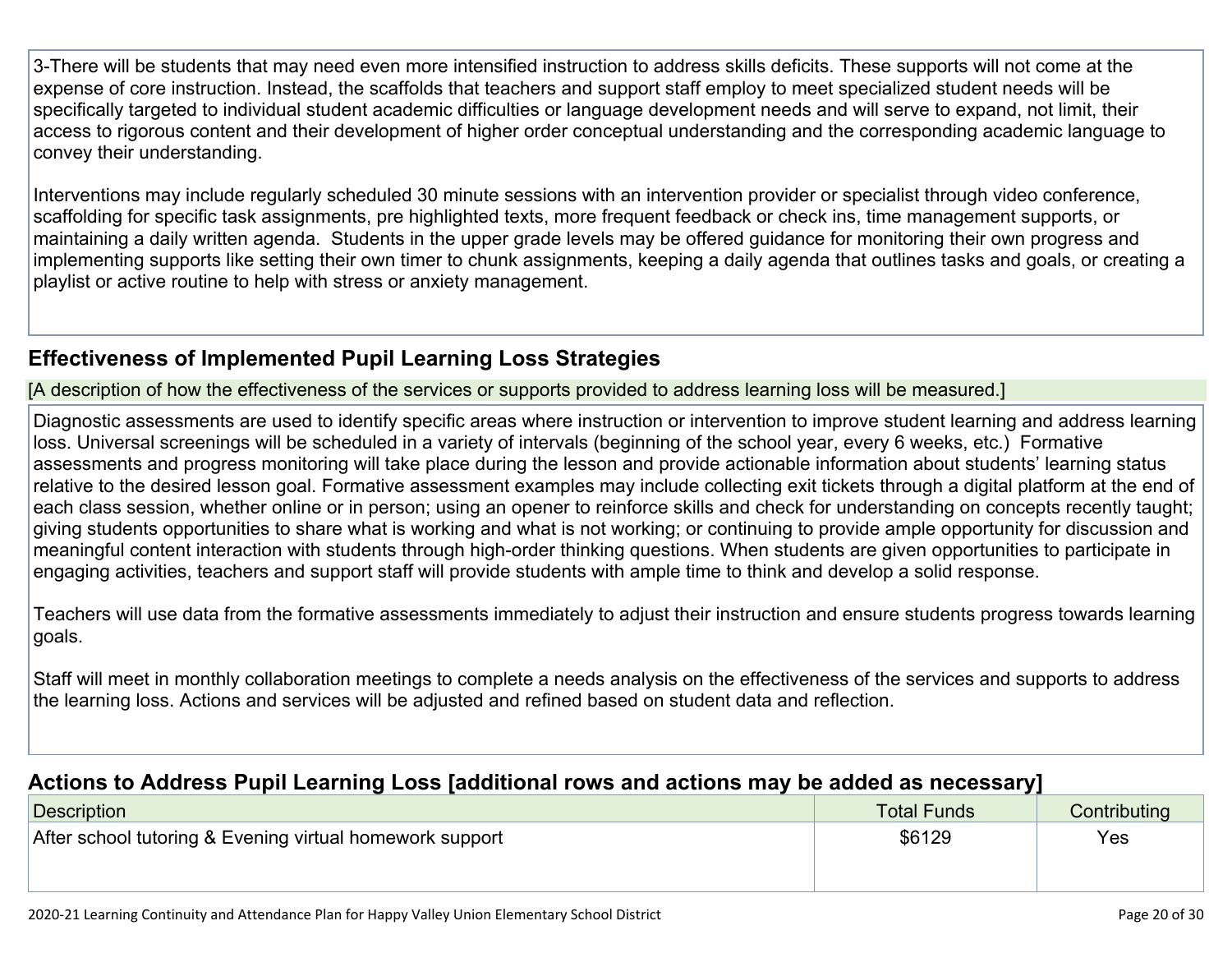| <b>Description</b>                                                                                        | <b>Total Funds</b> | Contributing |
|-----------------------------------------------------------------------------------------------------------|--------------------|--------------|
| <b>Collaboration Time</b>                                                                                 | \$8450             | Yes          |
| <b>Instructional Aides</b>                                                                                | \$37900            | Yes          |
| Supplemental instructional materials                                                                      | \$81177            | Yes          |
| Computer adaptable programs with diagnostic component (iReady, STAR Reading, STAR<br>Math, Freckle, etc.) | \$66511            | Yes          |
| PE Aide to support intervention time for learning loss                                                    | \$27115            | Yes          |

## **Mental Health and Social and Emotional Well-Being**

[A description of how the LEA will monitor and support mental health and social and emotional well-being of pupils and staff during the school year, including the professional development and resources that will be provided to pupils and staff to address trauma and other impacts of COVID-19 on the school community.]

We believe relationships and connectedness are at the core of our school community. We know from experience and the science of learning and development that meaningful relationships are essential for students to grow as learners. The student/staff relationships are the foundation of students' connectedness to the school community and learning. Staff to staff relationships provide the space for staff collaboration and growth. Student to student relationships allow peers to connect to each other and begin to understand diverse perspectives, helping them become more compassionate human beings. When schools

In order to focus on student success, then we need to honor the biology of our brains — our interconnected centers of emotions, focus and learning. Our staff will use practices to support students' social, emotional and cognitive development.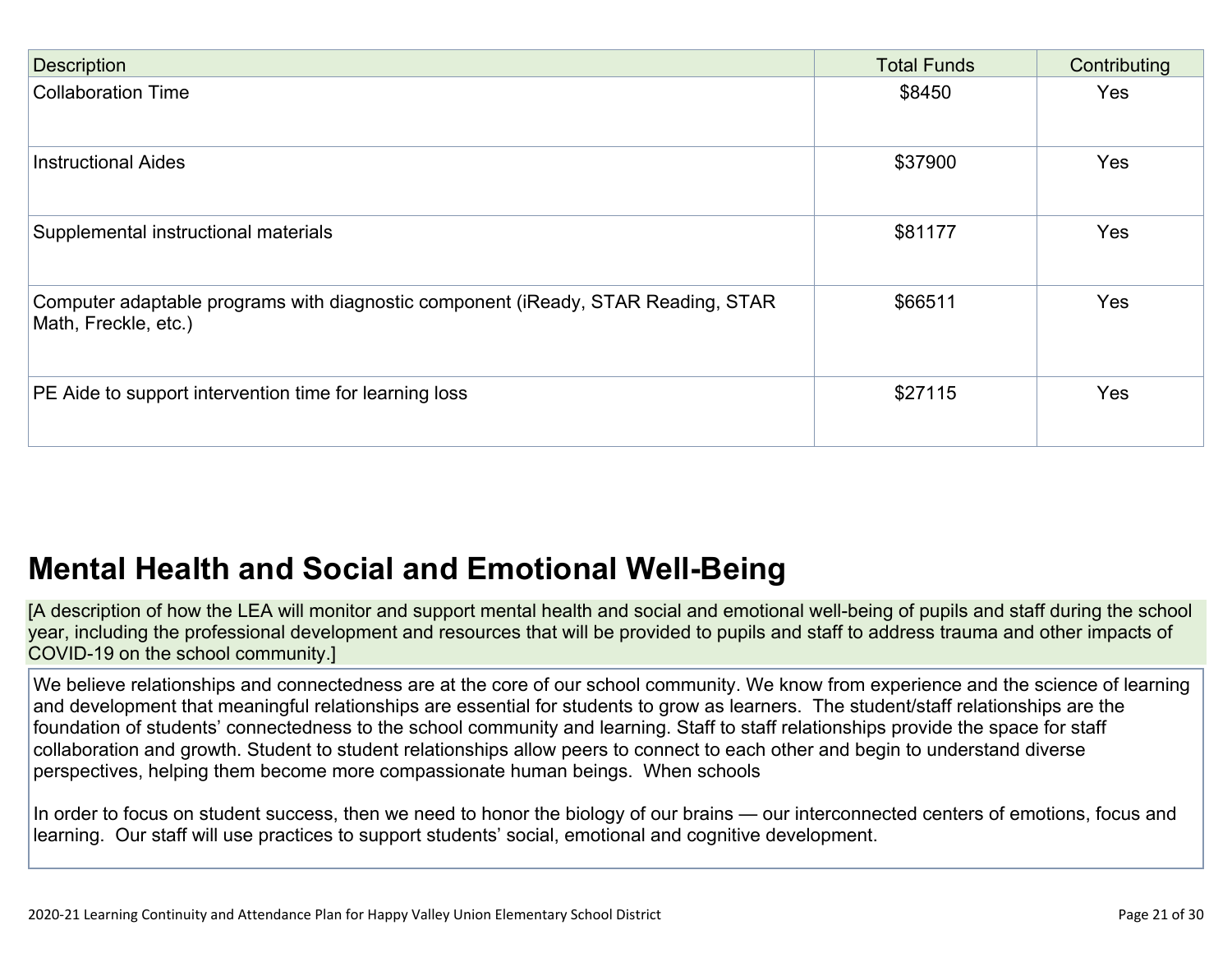It is no exaggeration to say the past five months have been horrible. The pandemic abruptly disrupted all aspects of our lives, leaving most of us isolated, frustrated and impatient — and some of us lonely, depressed and even unsafe. We can anticipate that some of our students will be distracted and unfocused because of the turbulent environment we are in.

The disruptions we are experiencing create stress, which causes cortisol to flood the limbic system of our brains — stimulating our emotion center (the amygdala) and distracting the parts of our brain that manage learning and memory (the hippocampus) and attention and concentration (prefrontal cortex). This imbalance is why we feel so distracted and unfocused with each new piece of bad news.

Fortunately, science gives us some good news — our brains also respond to another hormone: oxytocin. Also known as the "love" hormone, Oxytocin comes from trusting relationships and safe, calm and predictable environments. It is why connecting with friends and family, even if virtually, makes us feel better. It is also why doing things like tuning into what we're sensing at the moment and exercise help us calm down and focus.

When students come back to school — through distance learning or in-person — we will help them best by ensuring a steady flow of oxytocin that calms their brains and allows them to learn. We will do this by doubling down on the Three Rs: Relationships, Routines and Resilience. Our staff will interweave social emotional learning throughout the instructional day and provide families with tips and tricks for assisting their student(s) through these tough times.

Teachers and support staff already know how to do these new 3 R's. They understand the importance of relationships and take the time to get to know every student individually and help students connect to their peers.

Our staff are also skilled at setting up routines that establish safe and supportive environments. Our staff give clear, simple directions and model expectations with their words and actions.

Building young people's resilience will be another priority. Our staff will intentionally create engaging, collaborative activities that fill young people's brains with the oxytocin that counteracts their stress and trauma. Since our staff know our students and our families well, they are attuned to their emotional states and needs and can respond with the supportive words, guidance and practices that help them learn how to manage and regulate their emotions. All of these practices are based on the way the brain develops and learns. And our staff is also here to provide social emotional support to our parents/teacher partners in the event we have to return to remote learning or for students that are on Home School/Independent Study programs. Resources and tips/tricks will be shared with the parents to support their students while learning from home. Counselors will be available upon request or for students that are referred by staff members for additional support.

Plans are in place for outreach to students who do not return, given the likelihood of separation anxiety and agoraphobia in students. We anticipate that some students may have difficulty with the social and emotional aspects of transitioning back into the school setting, especially given the unfamiliarity with the changed school environment and experience. Special considerations will be provided and warranted for students with pre-existing anxiety, depression, and other mental health conditions; children with a prior history of trauma or loss; and students in early education who may be particularly sensitive to disruptions in routine and caregivers. Students facing other challenges, such as poverty, food insecurity, and homelessness will be provided additional support and assistance.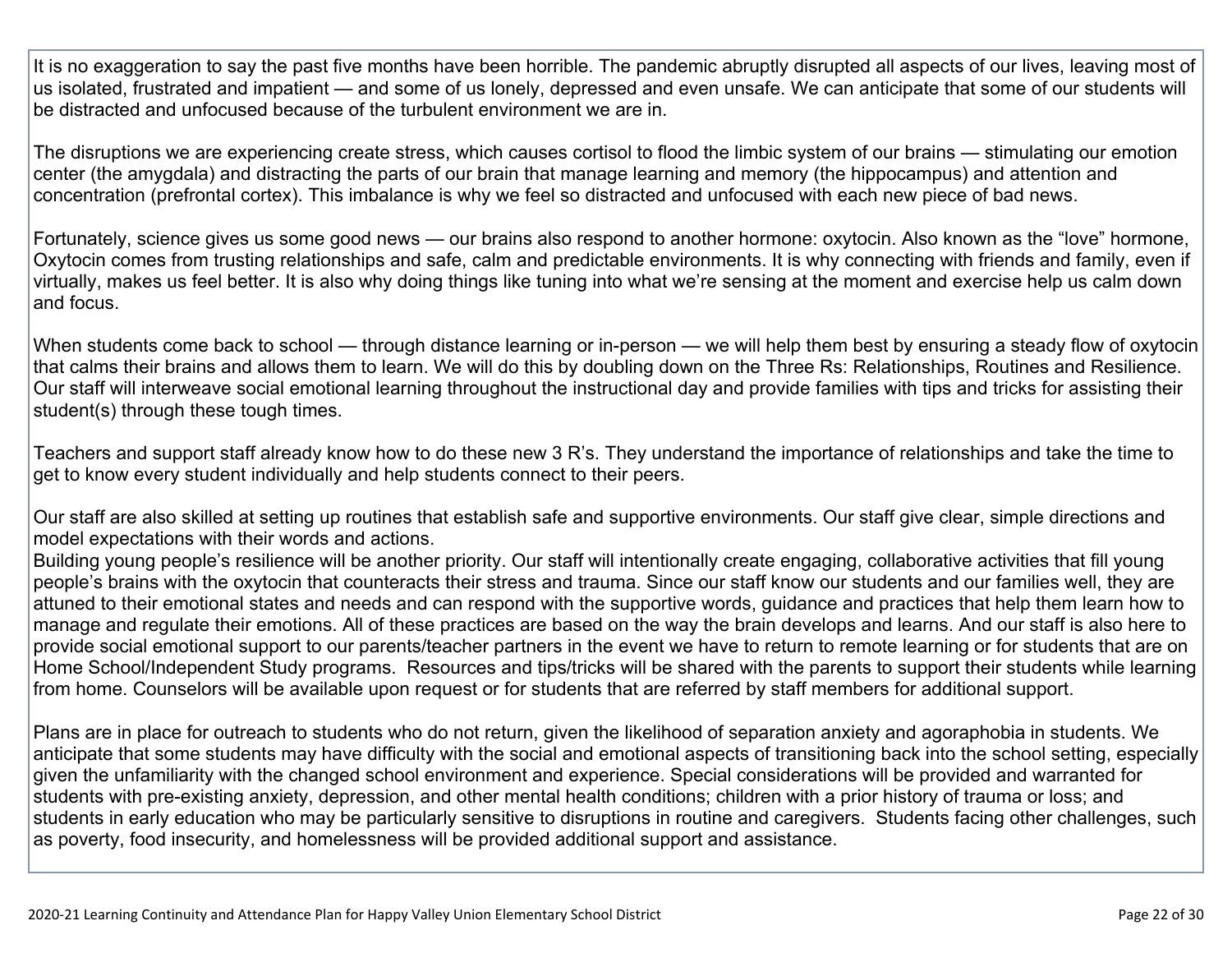We will incorporate academic and behavioral accommodations for all students who may still be having difficulty concentrating or learning new information because of stress associated with the pandemic.

Additionally, After school program staff naturally serve as role models, while helping to address the challenge of maintaining low student-tostaff ratios and support the academic and social emotional well-being of every student.

This year more than ever, our staff plan to laugh, play, listen and connect with our students and families so that they are ready and able to learn their reading, writing and mathematics.

Social Emotional Learning supports will be inter-woven in daily lessons by teachers and support staff. Teachers will check in daily with students to build repertoire and monitor their mental health. Teachers will provide Tier 1, 2, and 3 social emotional supports based on student needs. The counselors and support staff will connect and provide additional support for identified students. Teachers and support staff will reach out to parents and families when students are not attending school. Tier 1, 2, and 3 supports will be put in place to address attendance concerns. Administrators will follow-through on students that have been identified for Tier 2 and 3 support.

Professional development and resources will be identified as additional needs become evident. Teachers have the opportunity to participate in the Shasta County Office of Education and the Mountain Valley Education Consortium professional development training.This year, Capturing Kids Hearts has been offered to staff that have not been trained in the framework. Social Emotional webinars such as Second Step were also offered by our counselor for staff to participate in.

The Mountain Valley Education Consortium has provided our network of schools links to resources to assist their staff with mental health. Administration has also encouraged all staff members to find work, life and balance in these trying times. Administration has worked with staff to ensure they feel safe and have the tools that they need to address the social, emotional and academic needs of their students. We are encouraging staff to take time for self-care and setting boundaries between their work and their personal lives. We have also encouraged staff to use our counselor to discuss their fears, thoughts, anxiety and concerns about the classroom. We are taking time during staff meetings and professional development sessions for staff to personally reflect, encourage staff to take time for themselves. Staff are also encouraged to

focus on the things that they can control and prioritize the things that are healthy. Staff also have been encouraged to: 1. Carve out time for themselves in order to maintain their mental health, 2. Get their bodies moving to help with mental wellness, 3. Model self-compassion, 4. Set reasonable expectations for their students, parents and themselves, 5. Modeling healthy communication and being transparent about what is going on, 6. Be unapologetic about taking time for themself, setting realistic goals, setting boundaries, and being clear and transparent about what they are capable of (and what they need), 7. Creating a dedicated work space when working from home and having the tools they need to implement distance learning from the school classroom, and 8. Setting office hours while remote teaching.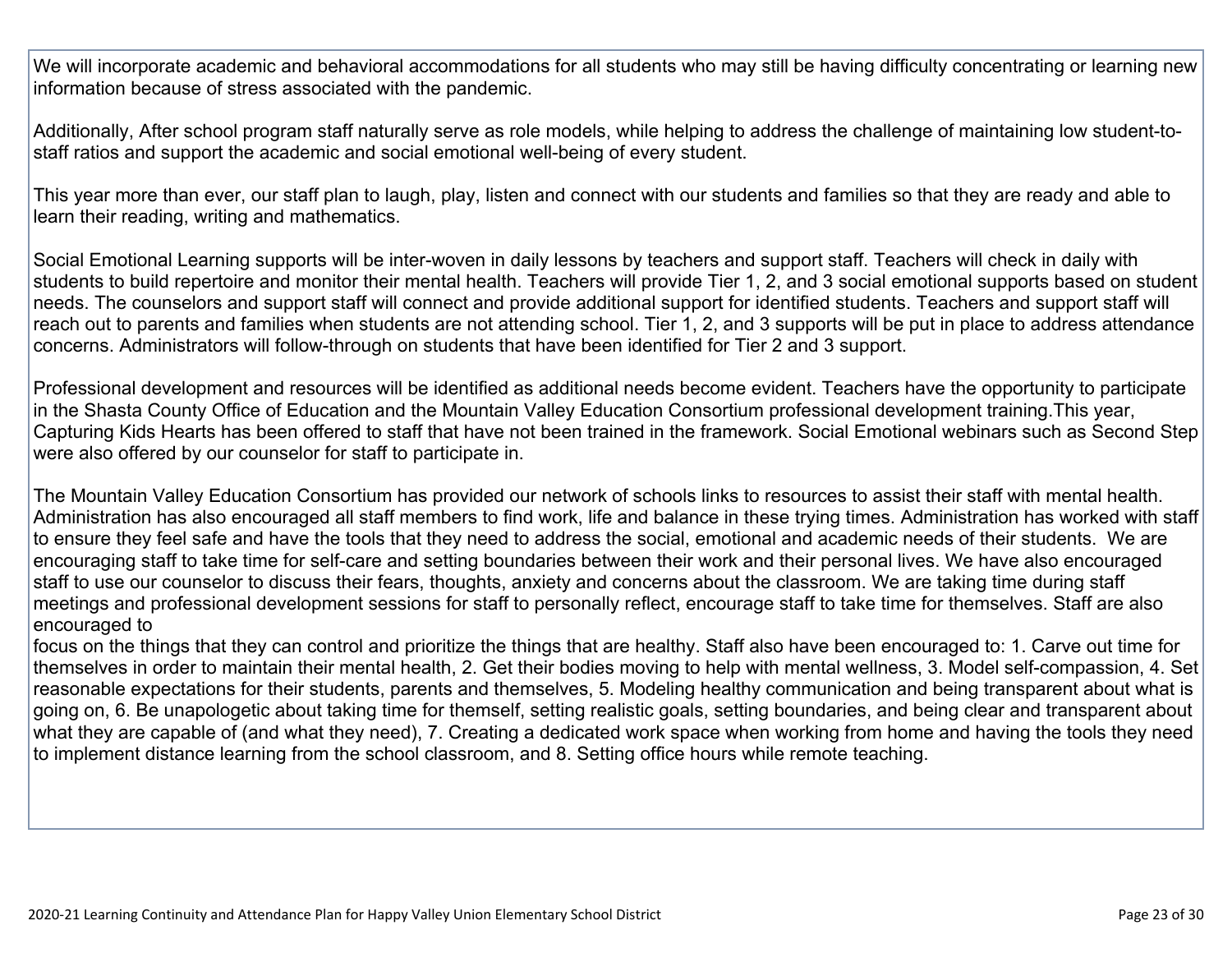[A description of pupil engagement and outreach, including the procedures for tiered reengagement strategies for pupils who are absent from distance learning and how the LEA will provide outreach to pupils and their parents or guardians, including in languages other than English, when pupils are not meeting compulsory education requirements, or if the LEA determines the pupil is not engaging in instruction and is at risk of learning loss.]

We have had to fundamentally rethink our approach to family engagement. Because families are increasingly expected to assist in ensuring that kids are learning from home, they have moved from being stakeholders to being critical learning coaches and partners in the central work of teaching and learning.

Moving forward, we will provide parents with more detailed and timely information on instructional approaches, technology tips and tricks, and learning expectations to ensure that learning continues in whatever circumstances the next few years bring. Using our existing tools and social media platforms we will inform, engage, and train parents in supporting their students both academically and socially.

Every attempt will be made to reach out to families, including in languages other than English, when students are not meeting learning and attendance standards, not engaging in instruction and are at risk of learning loss. The principal and teachers will identify and target students that need additional support to ensure students are receiving a quality education.

The countywide Help Me Growth initiative provides schools with support for truant students so that we can re-engage students in school. A three-tiered system has been put in place to collect engagement and provide outreach to our most-vulnerable populations. Students who are not engaging school via distance learning platforms or are not picking up meals are contacted to inquire further regarding any connectivity issues and to ensure their well-being. A collaborative effort has been made with Human Health Services, Children's Legacy Center, Child Protective Services, the Shasta County Sheriff's Department, the Help Me Grow staff, and the Shasta County Office of Education to assist local schools with reaching out to students and their families when students are not attending school.

COVID 19 TIERED RE-ENGAGEMENT STRATEGIES Tier 1 includes: UNIVERSAL SUPPORT Priorities & practice supporting all families in the most inclusive & equitable way Expected Percent of Families Served: All

Project Intervention: All Shasta County School Districts will provide communication to families regarding distance learning expectations and school provided resources.

Project Goal: 90% of students will have weekly contact with their school

#### **COMMUNICATION**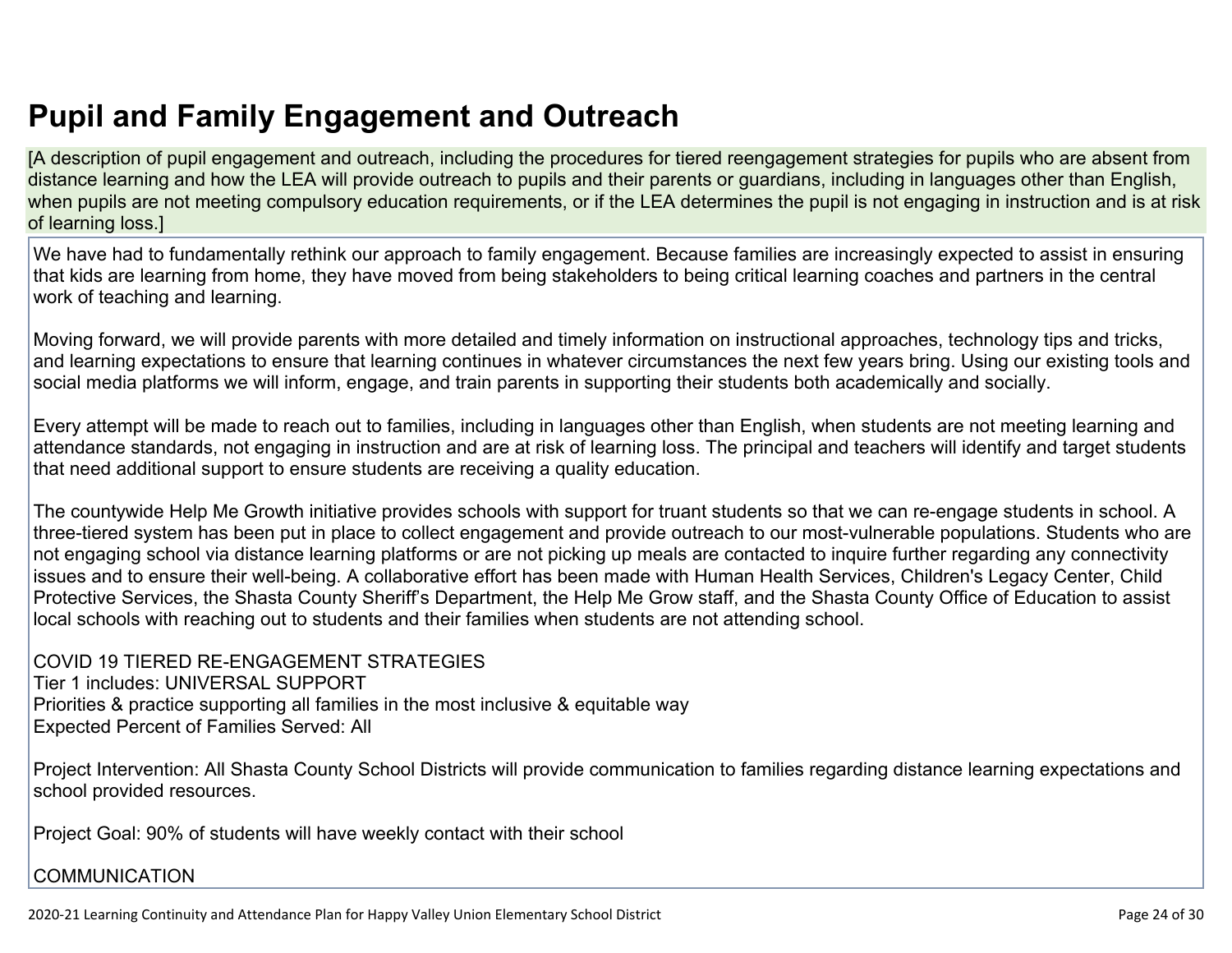\*Schools send out the plan to parents (using multiple methods) for what distance learning will look like and ways students can engage if they have internet and if they do not.

\*Schools send out the updated meal locations flyer for their attendance area.

#### TRACKING OF STUDENT ENGAGEMENT

\*Teachers take "attendance" on a weekly basis to see which students have engaged in either the pick up of a packet, completion of some work, and/or visually with the student online. This attendance should be shared in some way with the school office.

\*School lunch personnel track which students pick up breakfast and/or lunch at least once a week. This information should be shared with the school office.

\*At the end of each week, schools identify which students there has been no accounting for, either through distance learning or meals.

#### ADDITIONAL ATTEMPTS AT COMMUNICATION

\*If no student engagement has been made that week, someone from the school will call (could be school counselors, psychologist, office staff or administrator) at least twice to clarify ways for families to contact the school so their student can engage, using an emergency contact list if needed.

Tier 2 includes: SUPPLEMENTAL SUPPORT Additional services provided for some families who require more support Expected Percent of Families Served: Some

Project Intervention: All families who have not made contact with their school for one week will be referred to Help Me Grow case management.

Project Goal: 95% of families referred to HMG will make contact with their school.

For a student/family to be referred to Tier 2 the following criteria must be met: All Tier 1 interventions are complete No CONTACT from student/family CONTACT with no follow-up the following week

Tier 1 to Tier 2 Referral Tool \*Each school will keep a record of students that meet the Project's Tier 1 to Tier 2 criteria. \*School will complete a Referral Form (Google Form) for each student \*This document lists all of the information that you will need to gather to complete a referral.

Referral Form Link

\*If the family makes contact with the school following the referral, the school must notify HMG using the same Referral Form \*All questions can be emailed to April Matthews at amatthews@shastacoe.org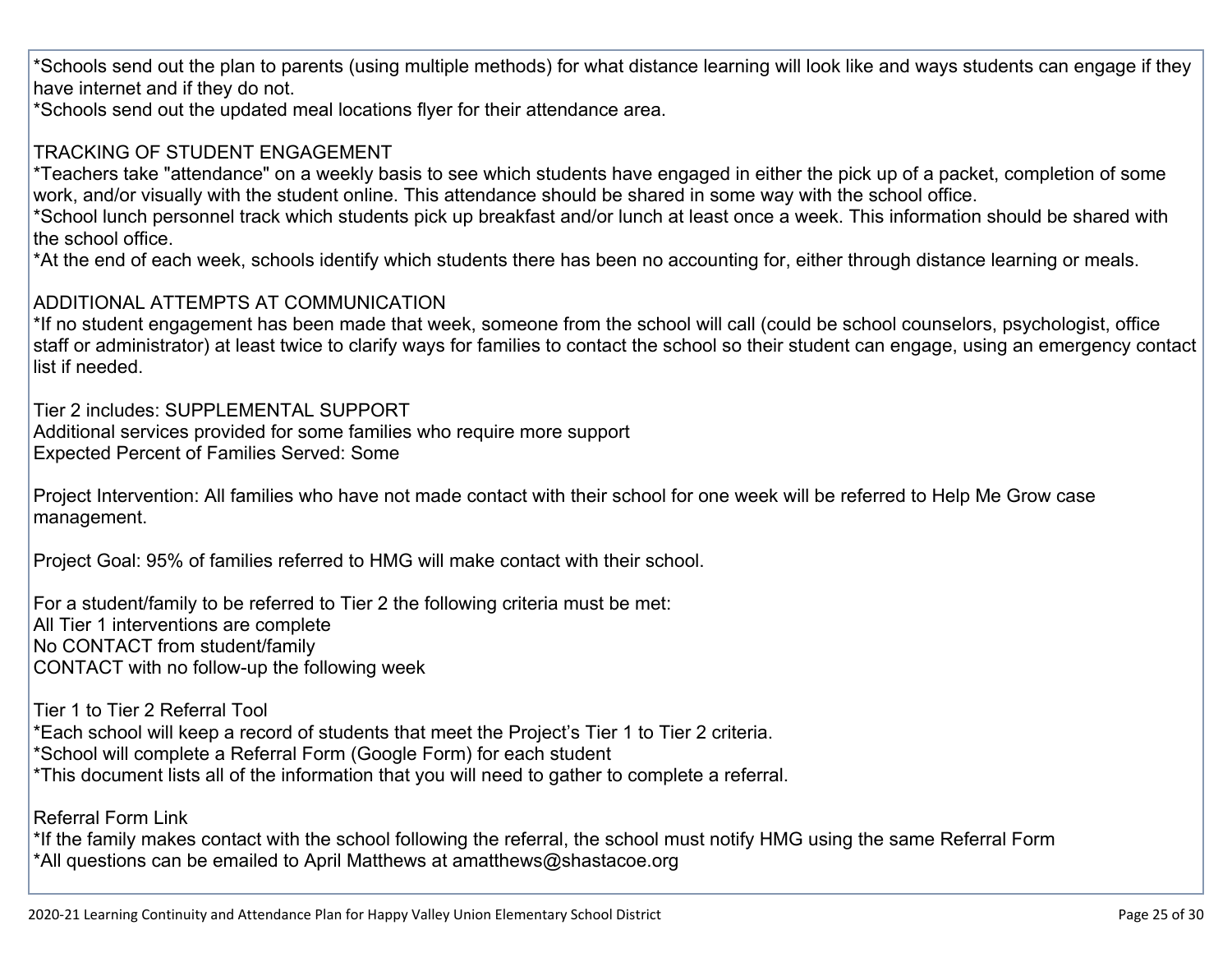Tier 2 Supplemental Support

HMG will receive referrals from schools using the Referral Form. The form will be used to enter their information into the STAR Database. Once a referral is received the following will occur:

\*Day 1: Call, Text, Email, and Mail the Family

\*Day 2 & 3: Call, Text, and Email the Family

HMG will use an incentive as a "hook" in our messaging to increase family engagement. For instance it may be the COVID-19 Make Contact Contest. Every family that connects with school will be placed in a weekly drawing for a cart of groceries to be delivered to their home. HMG messaging will clearly state the need to connect with their child's school and an offer to help link them to other community-based resources.

If needed, HMG will provide the program's typical case management until the case is complete.

Tier 2 to Tier 3 Referral Criteria For a student/family to be referred to Tier 3 the following criteria must be met: \*HMG Case Manager has attempted to make contact with the family for 3 days using mail, email, text, and/or phone call. \*No CONTACT from family to school or HMG by Day 4.

Tier 2 to Tier 3 Referral Tool

\*HMG will keep a record of students that meet the Project's Tier 2 to Tier 3 criteria. \*HMG will share this list using a secure Google Sheet with the Children's Legacy Center (CLC). \*Once the family makes contact with HMG or the school following the referral, case will close.

Tier 3 includes: INTENSIFIED SUPPORT

Targeted support directed toward the few families with the greater needs

Expected Percent of Families Served: Few

Project Intervention: All families who have not made contact with the school after Help Me Grow case management will be referred to the Project's multidisciplinary team for targeted intervention.

Project Goal: 100% of families referred to MDT will make contact with their school.

Tier 3 Intensified Support

CLC will receive referrals from HMG using a Google Sheet. The Sheet will be used to enter the families information into a new COVID-19 Section of the Collaborate Database.

Referrals will be reviewed by a multidisciplinary team (MDT) including representatives from the student's School, HMG case management, CLC, Law Enforcement, HHSA Children's Services, and potentially others during a weekly HIPAA compliant Zoom meeting.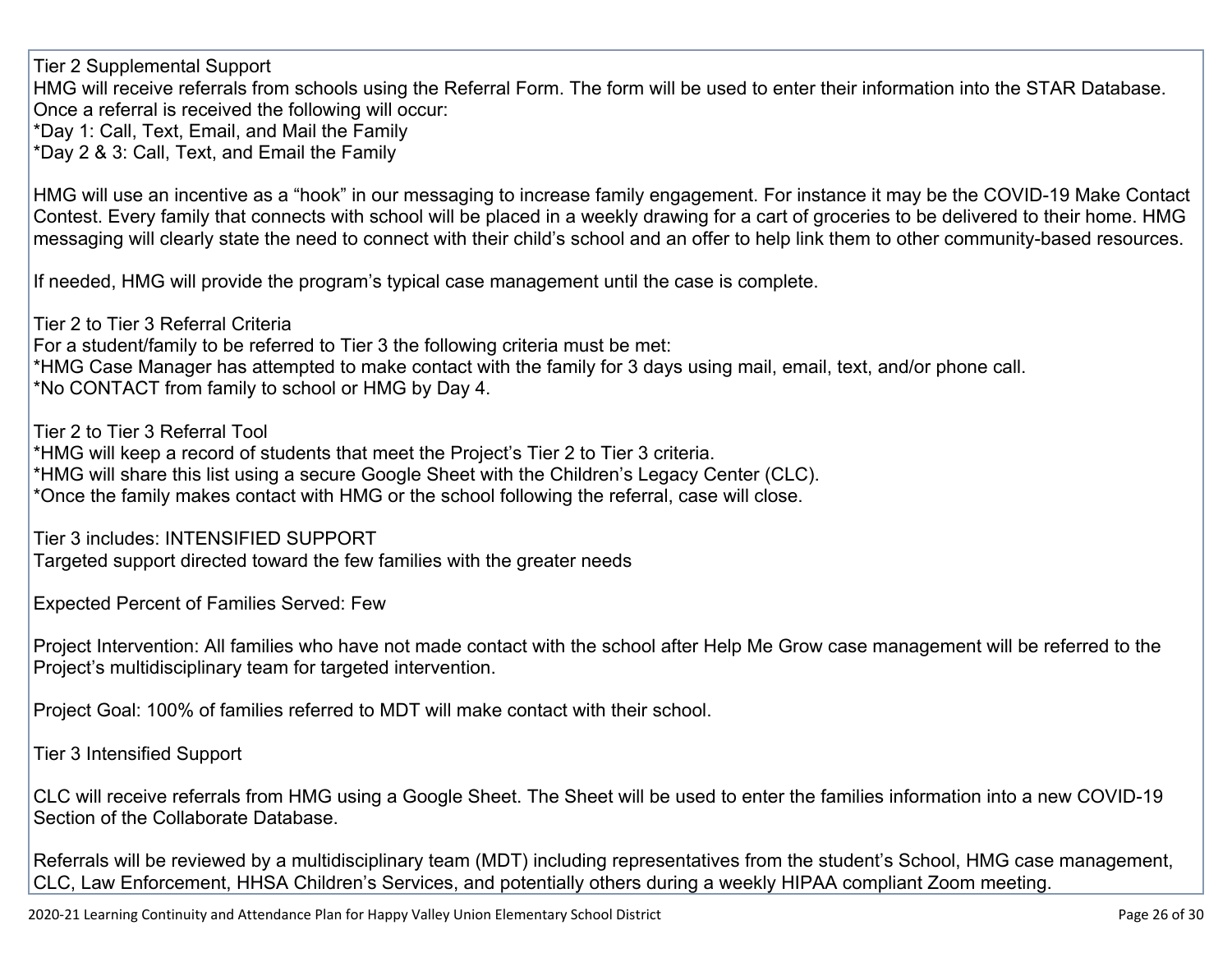Intervention may be provided by Community-Based Organization (CBO) , a coordinated response among MDT members and CBO and/or a request for a Welfare Check completed by Law Enforcement.

The results will be discussed at the next MDT meeting. The school and HMG will inform the team if the family/student has made contact.

This Project is not a referral to or a pathway to Children and Family Services. An objective of the Project is to help ensure the health and safety of our students. We will endeavor to do that using support from our schools and our community. Our ultimate aim is safe and healthy students who are engaged in distance learning.

## **School Nutrition**

[A description of how the LEA will provide nutritionally adequate meals for all pupils, including those students who are eligible for free or reduced-price meals, when pupils are participating in both in-person instruction and distance learning, as applicable.]

In-person Instruction-Students receiving in-person instruction will be served breakfast and lunch on a staggered schedule and as the serve model. Extra lunch periods have been put in place to implement social distancing. Cohorts of students are sent to the cafeteria each day on staggered break and lunch times.Lunch will be served outside when the weather permits. Hand hygiene will be performed prior to and after lunch breaks. Social distancing will be implemented at the lunch tables depending on where students eat. All lunches will be free of charge for all students until the federal waiver expires on December 31, 2020.

Distance Learning-Breakfast and lunch meals will be put in place 5 days a week during instances of Distance Learning. Families may pick up meals at any participating school site within the county. In some cases, meals will be delivered to bus stops of our most at-risk student populations.

## **Additional Actions to Implement the Learning Continuity Plan [additional rows and actions may be added as necessary]**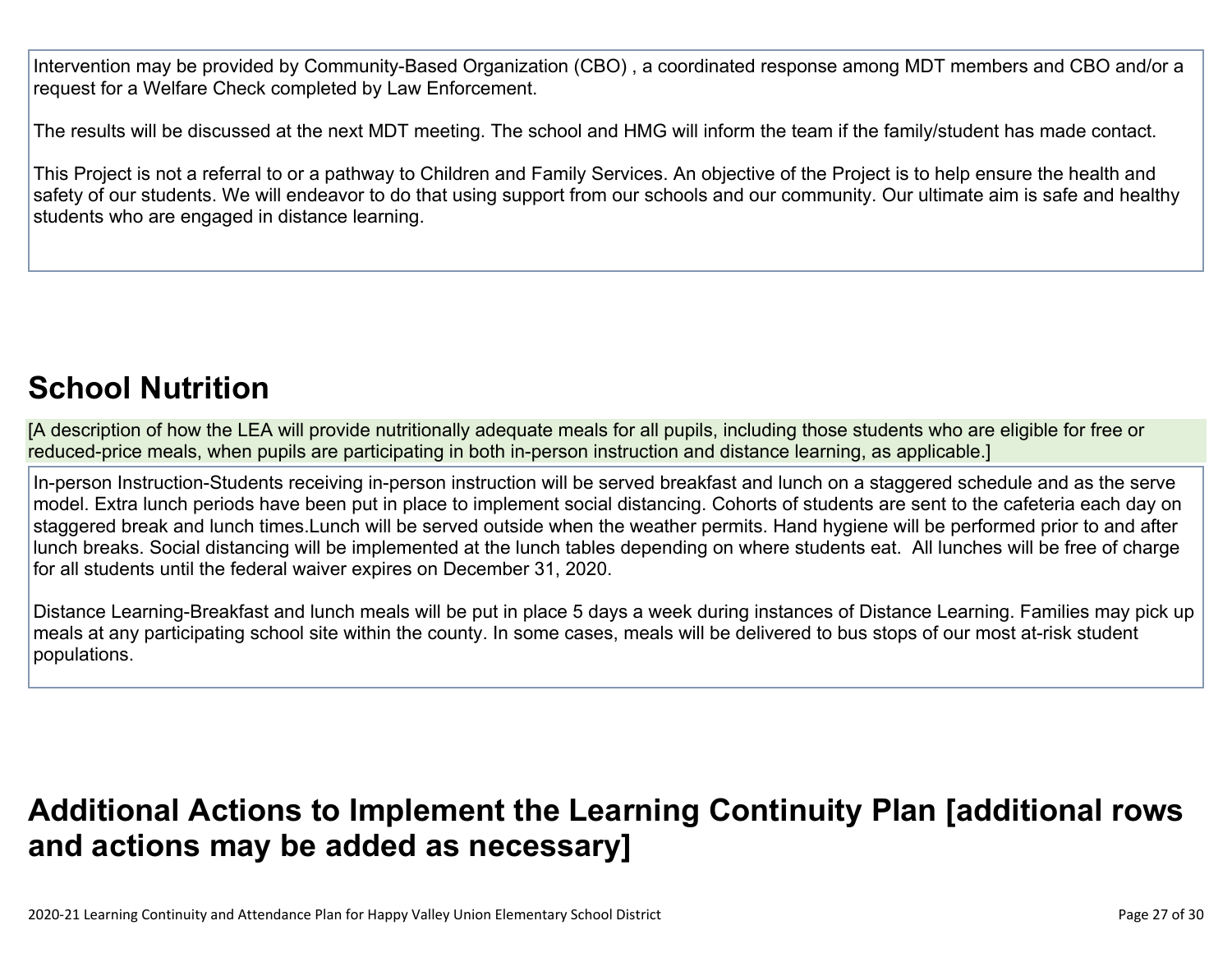| Section                                                     | <b>Description</b>                                                               | <b>Total Funds</b> | Contributing |
|-------------------------------------------------------------|----------------------------------------------------------------------------------|--------------------|--------------|
| <b>School Nutrition</b>                                     | Supplies for meal preparation                                                    | \$2000             | Yes          |
| In-Person Instructional<br><b>Offerings</b>                 | Hand-sanitizer and hand-washing stations                                         | \$8250             | <b>No</b>    |
|                                                             |                                                                                  |                    | <b>No</b>    |
| In-Person Instructional<br><b>Offerings</b>                 | Signage                                                                          | \$1200             | Yes          |
| Mental Health and Social and<br><b>Emotional Well-Being</b> | Additional Counselor to support social emotional issues<br>arising from COVID 19 | \$35000            | Yes          |

## **Increased or Improved Services for Foster Youth, English Learners, and Low-Income Students**

|                     | Percentage to Increase or Improve Services Increased Apportionment based on the Enrollment of Foster Youth, English Learners, and Low-<br>Income students |
|---------------------|-----------------------------------------------------------------------------------------------------------------------------------------------------------|
| <sup>∣</sup> 19.21% | \$729340                                                                                                                                                  |

## **Required Descriptions**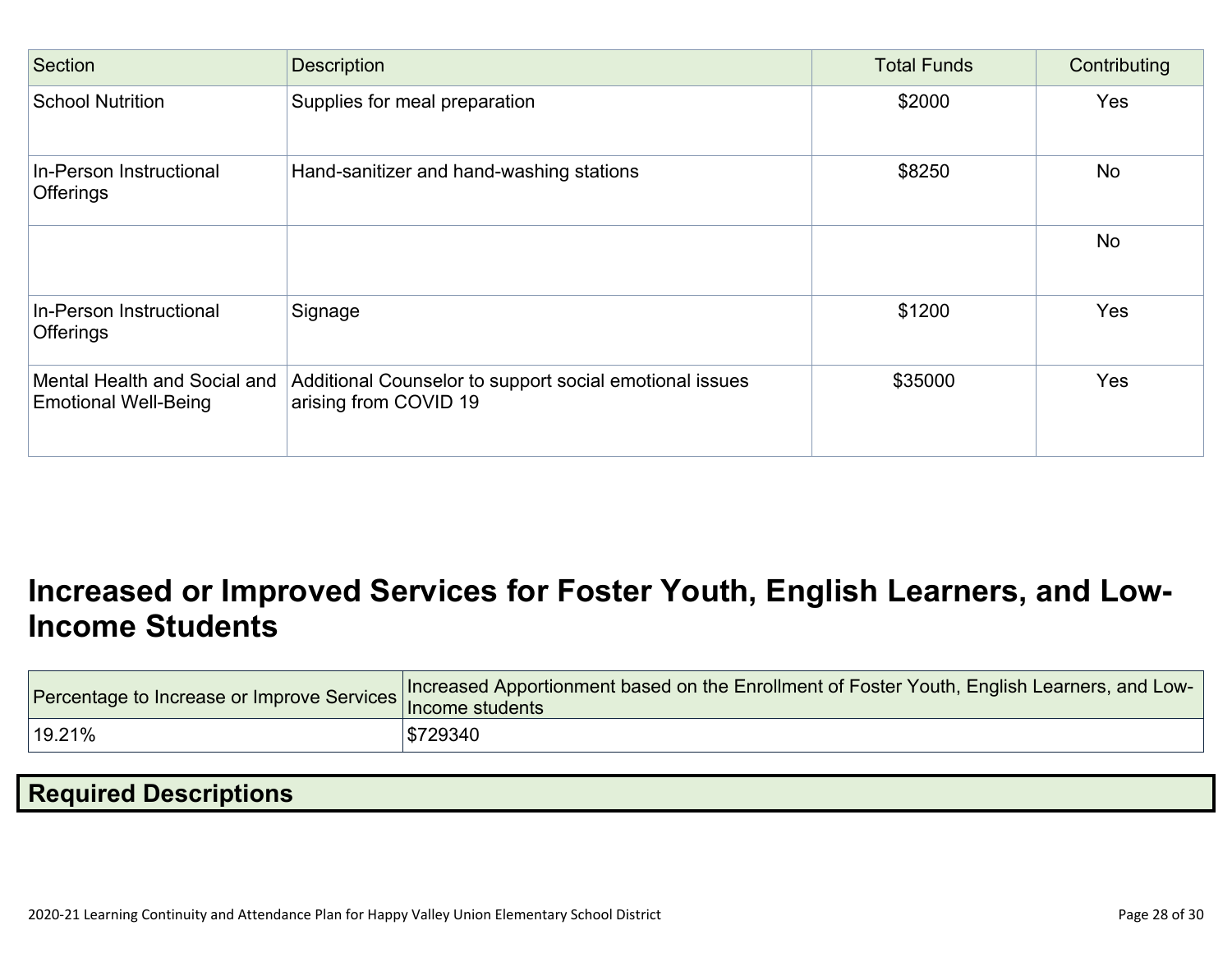[For the actions being provided to an entire school, or across the entire school district or county office of education (COE), an explanation of (1) how the needs of foster youth, English learners, and low-income students were considered first, and (2) how these actions are effective in meeting the needs of these students.]

Equity is at the forefront of every decision we have made with the COVID funding and supplemental/concentration funds. No matter the instructional schedule model, please continue to work to eliminate the barriers to student success that existed before the closure. We believe that we have an unprecedented opportunity to improve how we provide services and implement more student-centered designs for our most at-risk families. We identified the areas of need for our foster youth, English learners and low-income students and reached out to their families, the first week of school, in order to provide the necessary tools and resources for their students to be successful in school.

All actions and services will be provided on an LEA-wide basis in our small rural school district. The supplemental funds will be principally directed to support the unduplicated pupils and enhance the overall program.

In determining the most effective use of supplemental and concentration funds, the following information will be principally directed to support the unduplicated pupils and enhance the overall program.

In determining the most effective use of COVID funds, federal funds, supplemental and concentration funds, the following information was considered:

Review of survey results from stakeholder groups

Review of one-on-one feedback from parents, staff, students, and community members

Review of the CA School Dashboard student group report to identify which student groups need additional support

Current local and state metrics with actions and services in place

History of success with actions and service in district programs

Refinement of district programs to improve services to students

Validity of services based on best practices of effective schools and relevant research

With this analysis, the District has determined that the implementation of the following actions and services are the most effective uses of the supplemental dollars to meet the needs of our identified student group populations of socioeconomically disadvantaged, Foster Youth, and English Language Learning students:

Social emotional learning professional learning and support,

Use of Explicit Direct Instructional practices,

Early intervention in reading and math,

One-on-one support and small group instruction,

Establishing expectations for learning,

Assisting parents with tips and tricks for educating their students at home,

Family outreach and individual check-ins with our most vulnerable students,

Student Study Team, Student Data Systems and progress monitoring in place,

Weekly collaboration meetings to identify students that need targeted support,

Multi-tiered system of support,